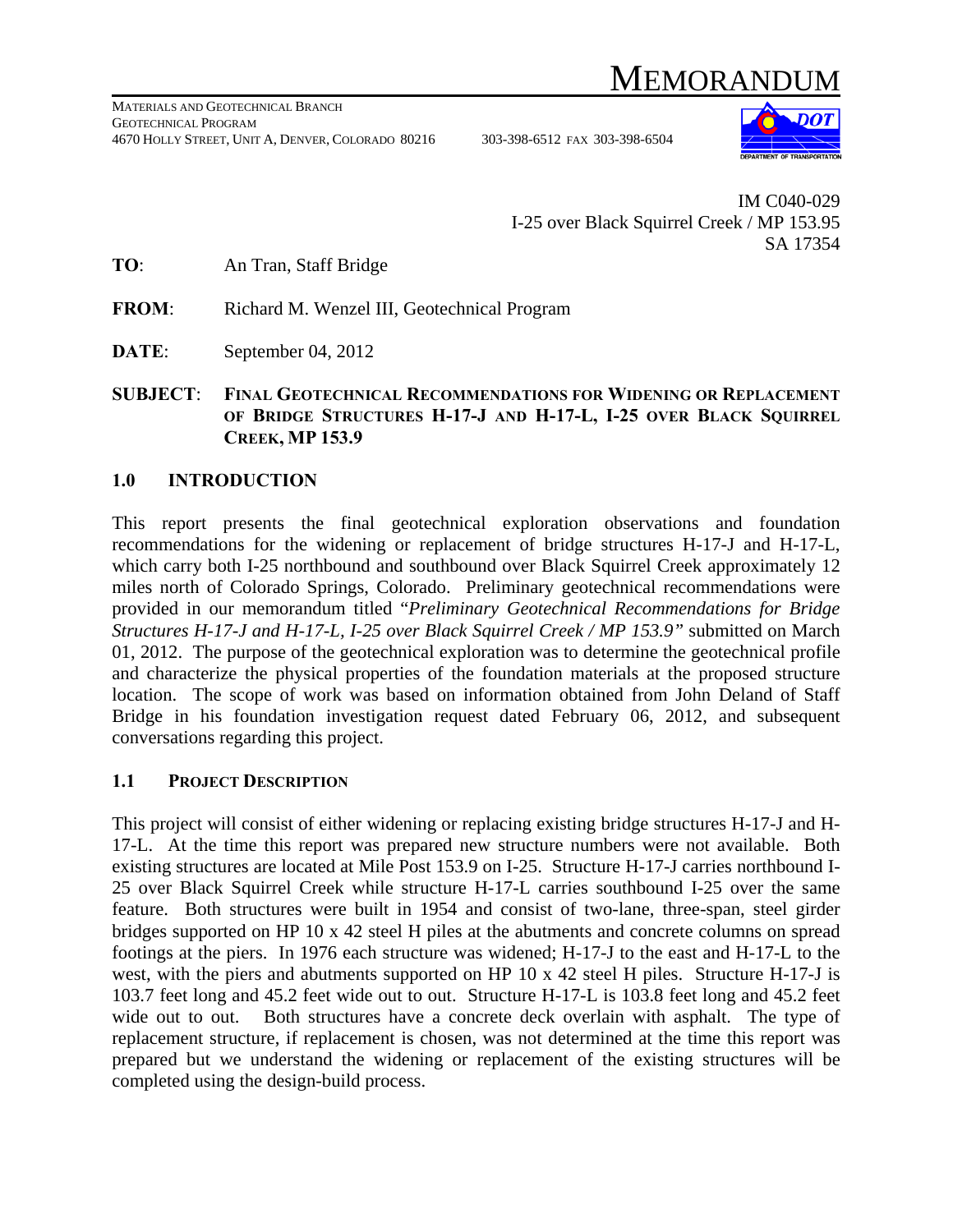#### **1.2 SITE DESCRIPTION**

The site is located in a perennial drainage with alluvial materials encountered above sedimentary bedrock. The topography of the site is relatively flat but drains to the west. Water was observed in the main channel at the time of drilling. Native grasses and other low-lying vegetation line the drainage channel.

## **2.0 GEOTECHNICAL INVESTIGATION**

Geotechnical field activities were completed between February 14, 2012 and February 16, 2012. Six borings were advanced with a CME 55/300 all-terrain tracked drill rig using hollow stem auger techniques at or near locations recommended by John Deland of Staff Bridge. Three borings were drilled on the east side of existing structure H-17-J; one east of each abutment and one east of pier 2. Three borings were also drilled on the west side of existing structure H-17-L; one west of each abutment and one west of pier 3. Boring locations and elevations were then surveyed by a representative of the Farnsworth Group, Inc. Boring locations are shown in Attachment 1, Engineering Geology sheet. Standard penetration tests using a split spoon sampler were performed in each boring at select intervals in general accordance with ASTM Dl586. Piezometers were installed in borings B2, B3, B5 and B6 to obtain future groundwater measurements.

All soil and bedrock samples collected were visually classified and the subsurface conditions documented on field boring logs. Final Boring logs are presented in Attachment 2, Boring Logs. Representative soil and bedrock samples were submitted for laboratory testing to include gradation analysis, Atterberg Limits, moisture content, water soluble sulfates, pH, and resistivity. A summary of the laboratory test results is provided in the Summary of Test Results table in Attachment 1, Engineering Geology sheet.

#### **2.1 GEOLOGY**

Subsurface materials encountered at this site generally consisted of very loose to medium dense native sand and loose to medium dense sand fill with concrete fragments overlying medium hard to very hard, interbedded sandstone and claystone bedrock. Bedrock was encountered at a depth of 14.5 feet below ground surface (bgs) (EL. 6551.8 feet) in boring B1, 12.0 feet (EL. 6572.4 feet) in boring B2, 29.5 feet in boring B3 (EL. 6550.1 feet) in boring B3, 8.0 feet (EL. 6575.3 feet) in boring B4, 15.0 feet (EL. 6551.3 feet) in boring B5, and 22.0 feet (EL. 6559.1) feet in boring B6. Boring logs are presented in Attachment 2, Boring Logs.

#### **2.2 GROUNDWATER**

Groundwater was encountered during drilling in each boring except boring B4 at depths varying between 1.3 feet bgs and 19 feet bgs. Groundwater measurements taken on February 16, 2012 indicate groundwater to be at a depth of 1.3 feet bgs (EL. 6565.0 feet) in boring B1, 18.8 feet bgs (EL. 6565.6 feet) in boring B2, 14.7 feet bgs (EL. 6564.9 feet) in boring B3, 3.0 feet bgs (EL. 6563.3 feet) in boring B5, and 13.5 feet bgs (EL. 6567.6) feet in boring B6.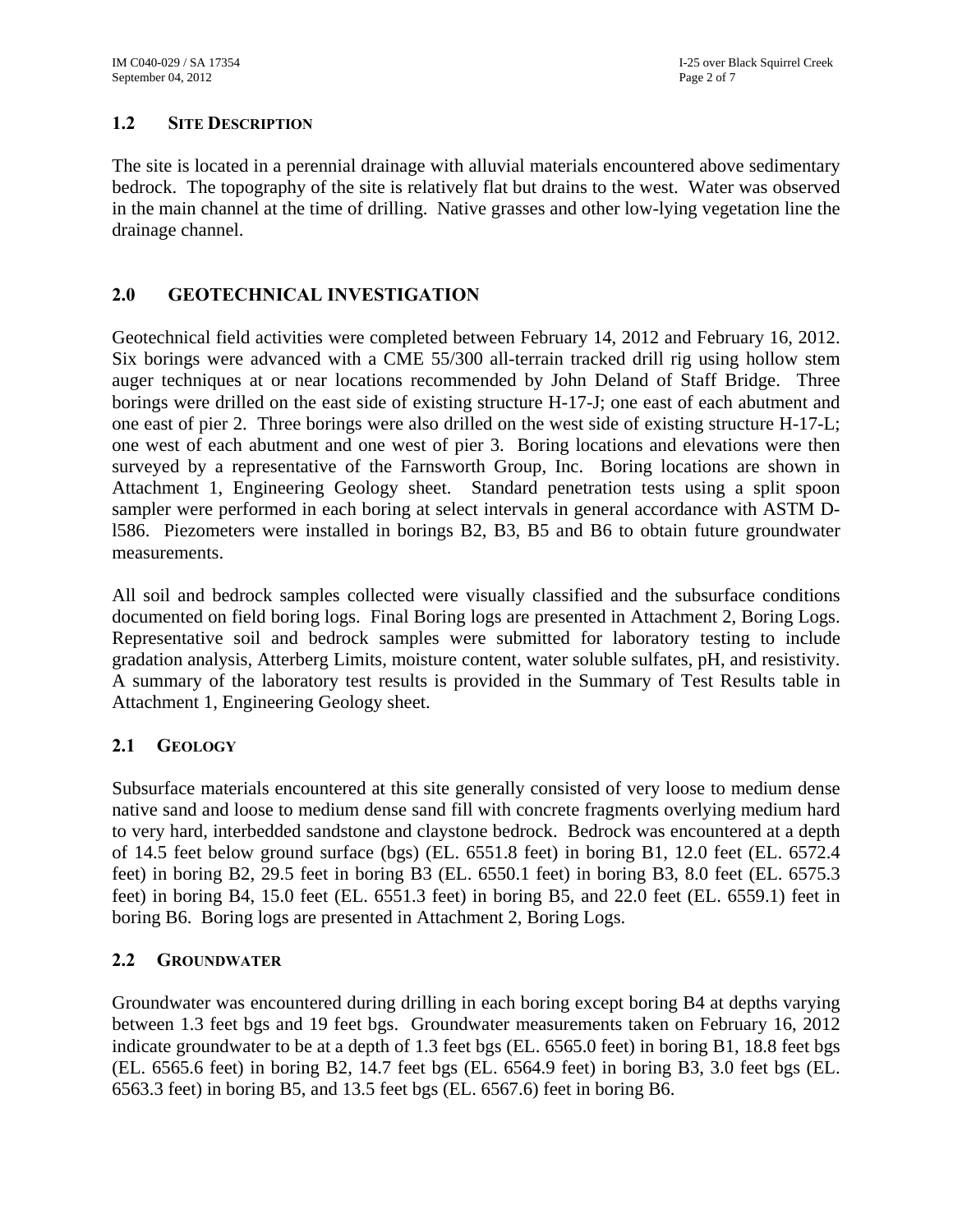#### **2.3 PHYSICAL PROPERTIES**

Laboratory testing of selected soil samples indicate the granular subsurface soils classify as A-1 b (0) and A-2-4 (0) in accordance with AASHTO classifications. The bedrock classified as A-1 b, A-2-4, A-4, and A-6 with group indices varying between 0 and 8. A summary of the laboratory test results is presented in the Summary of Test Results table on Attachment 1, Engineering Geology sheet.

#### **2.4 GEOCHEMICAL PROPERTIES**

Five bedrock samples were analyzed for percent sulfate, pH and resistivity. Based on the results of water soluble sulfate testing performed in accordance with CP-L 2103, the potential for sulfate attack on Portland cement concrete in direct contact with the bedrock is classified as a Class 0 exposure per Table 601-2 of the *CDOT Standard Specifications for Road and Bridge Construction, 2011*.

Results of the resistivity testing suggest strong corrosion potential/aggressive behavior based on values per Table 3.9 of FHWA report FHWA0-IF-03-017, Geotechnical Engineering Circular No. 7 - Soil Nail Walls. A summary of the laboratory test results is presented in the Summary of Test Results table on Attachment 1, Engineering Geology sheet.

#### **3.0 FOUNDATION RECOMMENDATIONS**

Based on the subsurface conditions encountered at this site, the proposed bridge structures may be supported on deep foundations consisting of either drilled shafts or driven piles bearing in the interbedded sandstone and claystone bedrock. The following sections provide geotechnical parameters for the design of the various foundation alternatives.

#### **3.1 DRIVEN PILES**

Steel H-piles bearing in unweathered sandstone/claystone bedrock may be used to support the bridge superstructure. Section 6 of AASHTO LRFD specifications should be followed for the design of end bearing driven piles. A structural resistance factor of 0.60 is recommended. For driven piles with Grade 50 steel, a combined nominal skin friction and nominal end bearing capacity of 36 ksi times the cross sectional area of the pile is recommended.

Per Section 502 of *CDOT Standard Specifications for Road and Bridge Construction, 2011,* a pile driving analyzer should be used to establish pile deriving criteria. A resistance factor of 0.65 may be used in accordance with AASHTO LRFD specifications. Estimated pile penetration into unweathered bedrock is 5 to 8 feet for Grade 50 steel. However, actual pile tip elevation will depend on PDA results. The estimated driven steel H-pile tip elevations for the proposed bridge are shown in Table 1.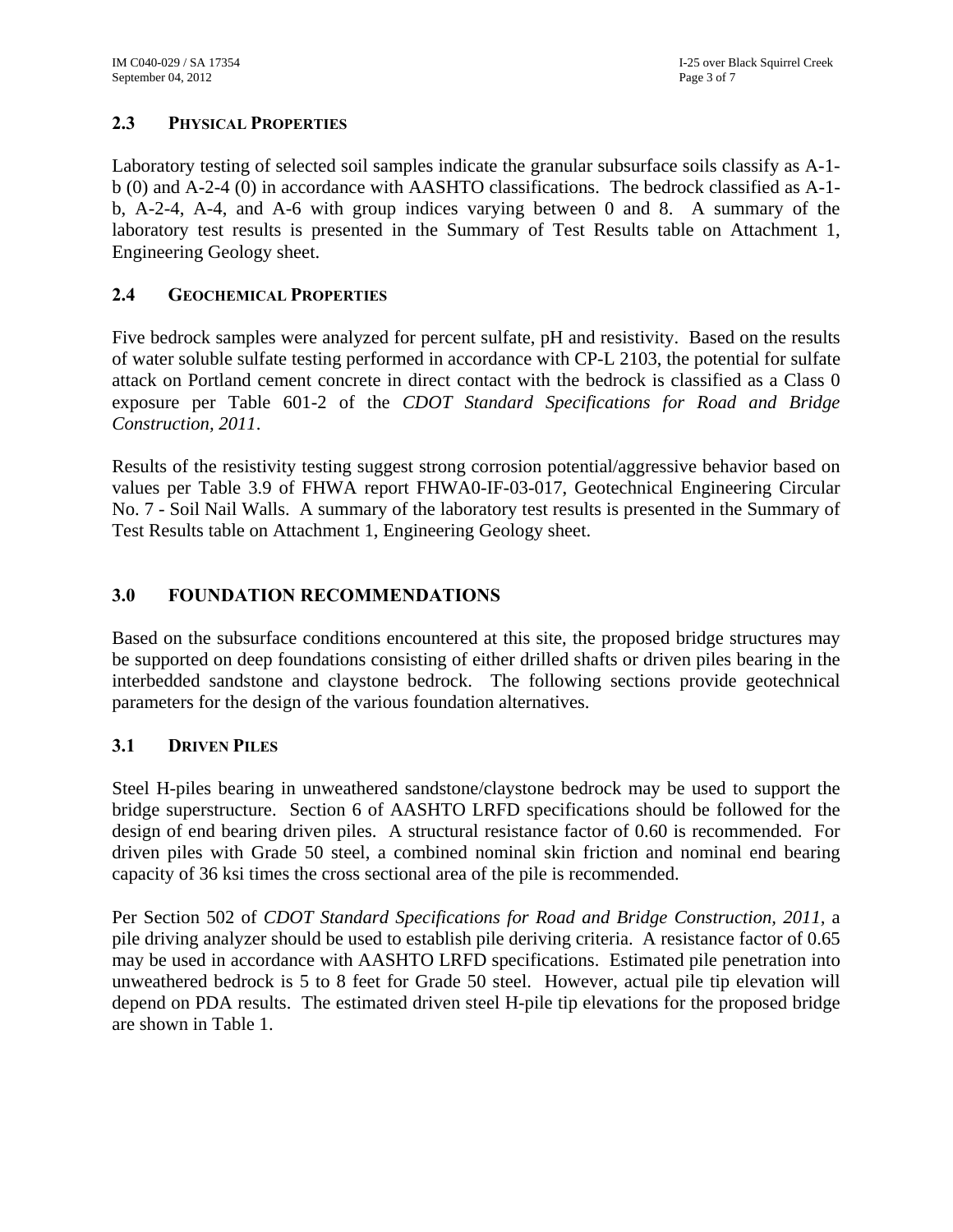| <b>Location / Boring</b>                   | <b>Steel Grade</b> | <b>Estimated Pile Tip Elevation</b><br>(feet amsl) |
|--------------------------------------------|--------------------|----------------------------------------------------|
| <b>Abutment 1 East Side</b><br>(Boring B3) | 50                 | 6542                                               |
| <b>Abutment 1 West Side</b><br>(Boring B6) | 50                 | 6548                                               |
| Piers 2 and 3<br>(Borings B1 and B5)       | 50                 | 6541                                               |
| <b>Abutment 4 East Side</b><br>(Boring B2) | 50                 | 6562                                               |
| <b>Abutment 4 West Side</b><br>(Boring B4) | 50                 | 6570                                               |

**TABLE 1 ESTIMATED TIP ELEVATIONS FOR DRIVEN H-PILES**

Battered piles not exceeding 1H:4V batter may be used to provide lateral support. Center-center pile spacing should not be less than the greater of 30 inches or 2.5 pile widths unless a group analysis is performed and approved by the CDOT engineer. For lateral loading, the horizontal pile group analysis should be performed in accordance with Section 10 of AASHTO LRFD Bridge Design Specifications. Material properties presented in Table 3 should be utilized when performing lateral load analysis of the driven piles using LPILE or similar software. For steel Hpiles, the minimum manufacturer's rated energy for the hammer should be as recommended in Table 502-1, *CDOT Standard Specifications for Road and Bridge Construction, 2011*. The pile caps for the abutments should be located outside the zone of potential scour or beneath the design scour elevation as determined by the hydraulic engineer.

## **3.2 DRILLED SHAFTS**

For drilled shafts, the recommended geotechnical resistance utilizes side shear and end bearing for the portion of the shaft embedded in unweathered bedrock. A summary of recommended axial resistance values is presented in Table 2. This table also contains information on the anticipated elevation of unweathered bedrock at each drilling location. The information provided in Table 2 is based on the recommendation that the drilled shafts be socketed into unweathered bedrock a minimum depth of 10 feet.

The nominal end bearing,  $q_p$ , and nominal side shear resistance,  $q_s$ , for LRFD were determined using allowable values from the Denver method, which is based on the results of the Standard Penetration Test (SPT), and assumes a resistance factor of 0.5 and a weighted load factor of 1.5.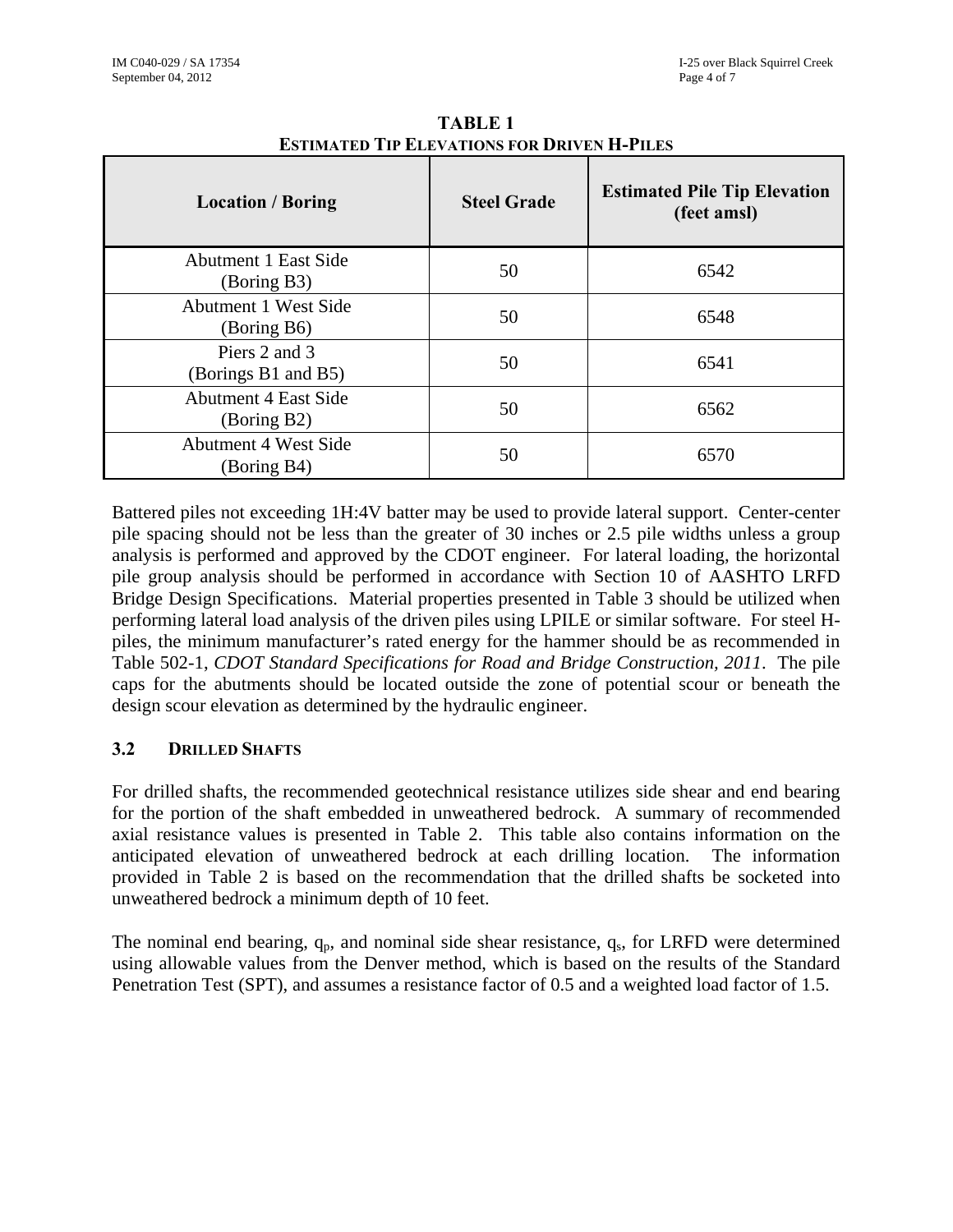|                                            | RECOMMENDED DRIEEED SHAFT RESISTANCE VALUES FOR DEDROCK<br><b>Estimated Unweathered</b> |                  | <b>LRFD</b>    |
|--------------------------------------------|-----------------------------------------------------------------------------------------|------------------|----------------|
| <b>Location / Boring</b>                   | <b>Bedrock Elevation</b><br>(feet amsl)                                                 | $q_{p}$<br>(ksf) | $q_s$<br>(ksf) |
| <b>Abutment 1 East Side</b><br>(Boring B3) | 6547                                                                                    | 120              | 9.0            |
| <b>Abutment 1 West Side</b><br>(Boring B6) | 6553                                                                                    | 90               | 6.0            |
| Pier 2 East Side<br>(Boring B1)            | 6548                                                                                    | 75               | 4.5            |
| Piers 2 West Side<br>(Boring B5)           | 6548                                                                                    | 150              | 12.0           |
| Pier 3 East Side<br>(Boring B1)            | 6548                                                                                    | 75               | 4.5            |
| Pier 3 West Side<br>(Boring B5)            | 6548                                                                                    | 150              | 12.0           |
| <b>Abutment 4 East Side</b><br>(Boring B2) | 6567                                                                                    | 120              | 9.0            |
| <b>Abutment 4 West Side</b><br>(Boring B4) | 6575                                                                                    | 120              | 9.0            |

| <b>TABLE 2</b>                                                 |
|----------------------------------------------------------------|
| <b>RECOMMENDED DRILLED SHAFT RESISTANCE VALUES FOR BEDROCK</b> |

Resistance to axial loading provided by the overburden is not considered in these recommendations due to the difference in the strain limits between materials and the potential for scour. The native soils can be considered for the lateral resistance. However, the materials encountered in the top 5 feet of the shaft should be neglected when calculating the lateral resistance of the drilled shaft foundation. Material properties presented in Table 3 should be utilized when performing the lateral load analysis of the drilled shafts using LPILE or similar software.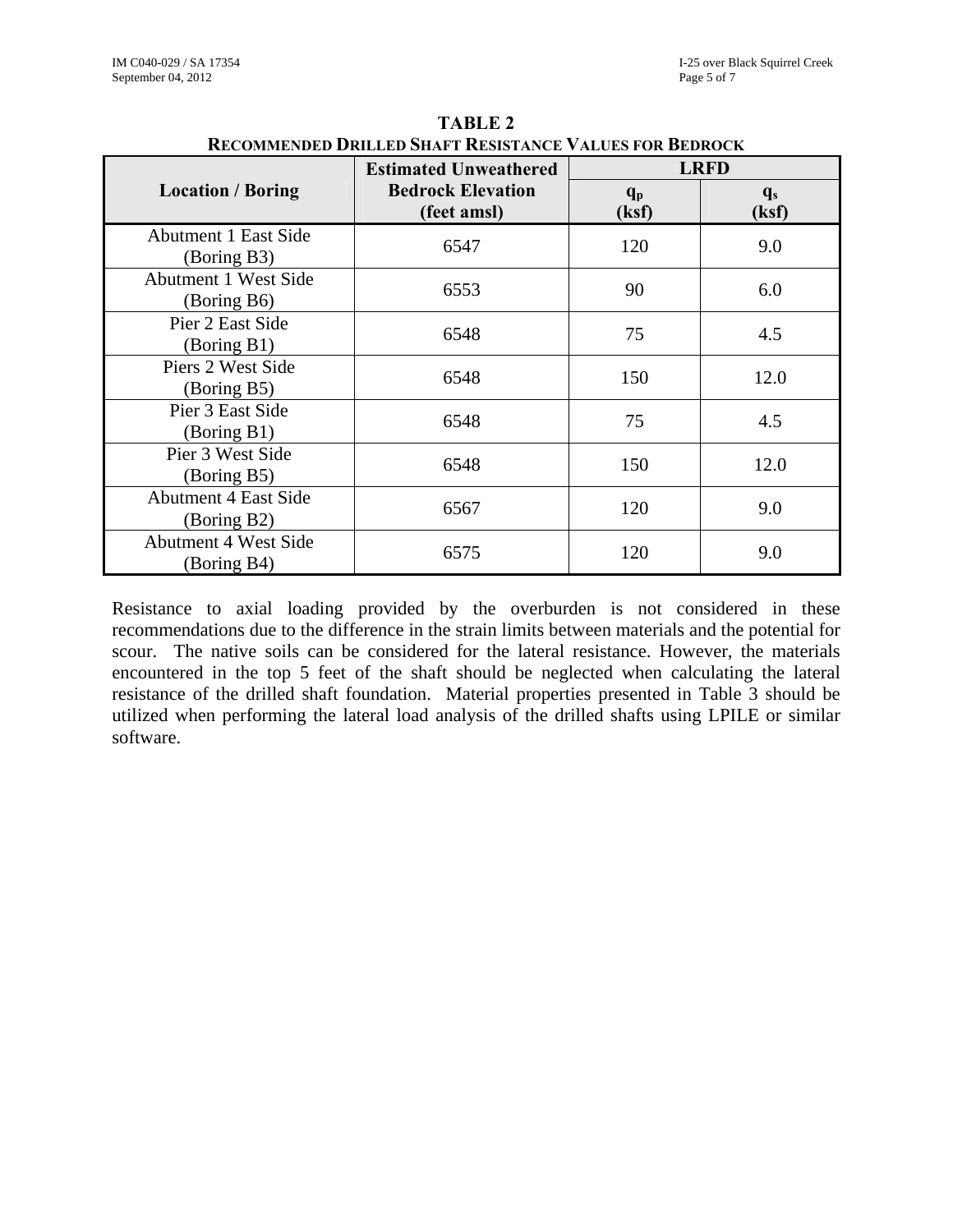| <b>Material</b>                             | <b>Internal</b><br><b>Friction</b><br>Angle<br>$\phi$<br>(degrees) | <b>Cohesion</b><br>C<br>$(lb/ft^2)$ | <b>Horizontal</b><br>Subgrade<br><b>Reaction</b><br>$\mathbf{k}_h$<br>$(lb/in^3)$ | Strain at $\frac{1}{2}$<br>the max<br>principle<br><b>stress</b><br>difference $\varepsilon_{50}$<br>(in/in) | <b>Total</b><br>Unit<br>Weight<br>$\gamma_T$<br>$(lb/ft^3)$ | <b>Saturated</b><br>Unit<br>Weight<br>$\gamma_T$<br>$(lb/ft^3)$ |
|---------------------------------------------|--------------------------------------------------------------------|-------------------------------------|-----------------------------------------------------------------------------------|--------------------------------------------------------------------------------------------------------------|-------------------------------------------------------------|-----------------------------------------------------------------|
| Existing<br><b>Embankment Fill</b>          | 32                                                                 | $\overline{0}$                      | 25                                                                                |                                                                                                              | 125                                                         | 135                                                             |
| Sand<br>(above EL. 6567)                    | 30                                                                 | $\overline{0}$                      | 25                                                                                |                                                                                                              | 115                                                         | 125                                                             |
| Sand and Clayey<br>Sand<br>(below EL. 6567) | 28                                                                 | $\overline{0}$                      | 20                                                                                |                                                                                                              | 115                                                         | 125                                                             |
| Claystone/Sandstone<br><b>Bedrock</b>       | $\overline{0}$                                                     | 3,000                               | 1,500                                                                             | 0.005                                                                                                        | 128                                                         | 138                                                             |

**TABLE 3 RECOMMENDED MATERIAL PROPERTIES FOR LATERAL LOAD ANALYSIS USING LPILE**

Caving soil may be encountered above the bedrock elevation when installing drilled shafts. Therefore, slurry and/or casing may be needed to support the soils overlying the bedrock during drilled shaft excavation if caving occurs. Dewatering of the drilled holes also may be required prior to placement of the concrete. The potential for dewatering may increase with the amount of time the drill holes remain open. Alternatively, the concrete may be placed by tremie or other methods to avoid placement of concrete into water.

#### **4.0 LATERAL EARTH PRESSURES**

For lateral earth pressure on retaining walls and wingwalls, the parameters for design are presented in Table 4. The coefficients of earth pressure correspond to an active pressure equivalent fluid unit weight of 35 pounds per cubic foot  $(lb/ft^3)$  for Class 1 Structure Backfill. Lateral pressures must be reevaluated when sloping backfill or surcharge loads exist. Temporary excavation support may be required where slopes are steeper than 1H:1V. Bearing capacity for retaining wall foundations cannot be accurately determined without information on the wall type and foundation configuration. Typical nominal bearing capacity values for undisturbed or recompacted sandy soils like those present at the project site are 6 ksf for LFRD, assuming a minimum foundation width of 3 feet and a minimum embedment of 3 feet below the ground surface. We recommend that all wingwall foundations be constructed on the natural sand encountered in borings B3 and B6 and the bedrock encountered in borings B2 and B4. A coefficient of sliding resistance ( $\mu$ ) of 0.40 may be used between concrete and the undisturbed or recompacted sandy soils or unsaturated bedrock at the project site.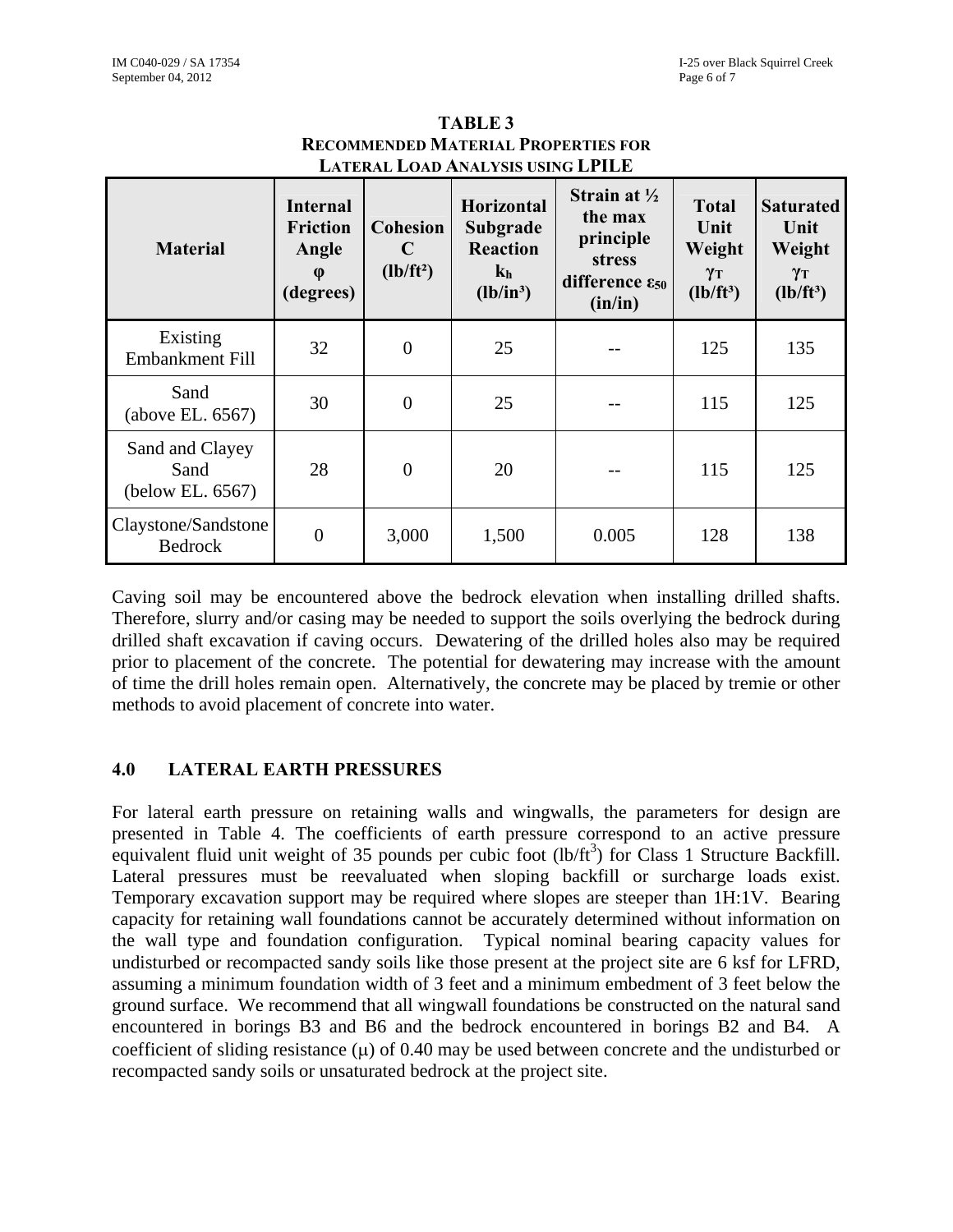|                                          | <b>Typical</b>                                   | <b>Internal</b>                            |                              | <b>Earth Pressure Coefficients</b> |                           |                           |  |  |  |
|------------------------------------------|--------------------------------------------------|--------------------------------------------|------------------------------|------------------------------------|---------------------------|---------------------------|--|--|--|
| <b>Material</b>                          | <b>Total Unit</b><br>Weight, $\gamma_T$<br>(pcf) | <b>Friction</b><br>Angle, $φ$<br>(degrees) | <b>Cohesion</b><br>$c$ (psf) | <b>Active</b><br>$(K_a)$           | <b>At Rest</b><br>$(K_0)$ | <b>Passive</b><br>$(K_p)$ |  |  |  |
| Class 1<br>Structural<br><b>Backfill</b> | 125                                              | 34                                         | $\overline{0}$               | 0.28                               | 0.44                      | 3.5                       |  |  |  |
| Existing<br>Embankment<br>Fill           | 125                                              | 32                                         | $\overline{0}$               | 0.31                               | 0.47                      | 3.3                       |  |  |  |
| Sand and<br>Clayey Sand                  | 115                                              | 30                                         | $\overline{0}$               | 0.33                               | 0.50                      | 3.0                       |  |  |  |

**TABLE 4 RECOMMENDED PARAMETERS FOR RETAINING WALLS AND TEMPORARY EXCAVATIONS**

#### **5.0 SEISMIC DESIGN PARAMETERS**

A shear wave velocity  $(V_s)$  survey was conducted by the Geotechnical Program on June 06, 2012. The survey consisted of performing an active and passive multichannel analysis of surface waves. The average  $V_s$  for the upper 100 feet was determined to be 1,485 feet per second as shown in Figure 1 in Attachment 3. According to the AASHTO Specifications for LRFD Seismic Bridge Design, this classifies the site as "C" and the seismic zone as "1" using Tables 3.10.3.1-1 and 3.10.6-1, respectively. Using the USGS AASHTO Earthquake Motion Parameters program, a seismic design spectrum plot was created for Spectral Acceleration vs. Time and is presented in Figure 2. Additional data from the program is included in Attachment 3 as well.

Please contact the Geotechnical Program at 303-398-6603 with questions.

**REVIEW:** Conroy **COPY:** Wrona – Region 2 RTD Lollar – Region 2 North Program Engineer Hunt – Region 2 Resident Engineer Wieden – Region 2 Materials Engineer Cress – Region 2 Hydraulic Engineer Conroy / Hotchkiss / Hernandez – Materials and Geotechnical Branch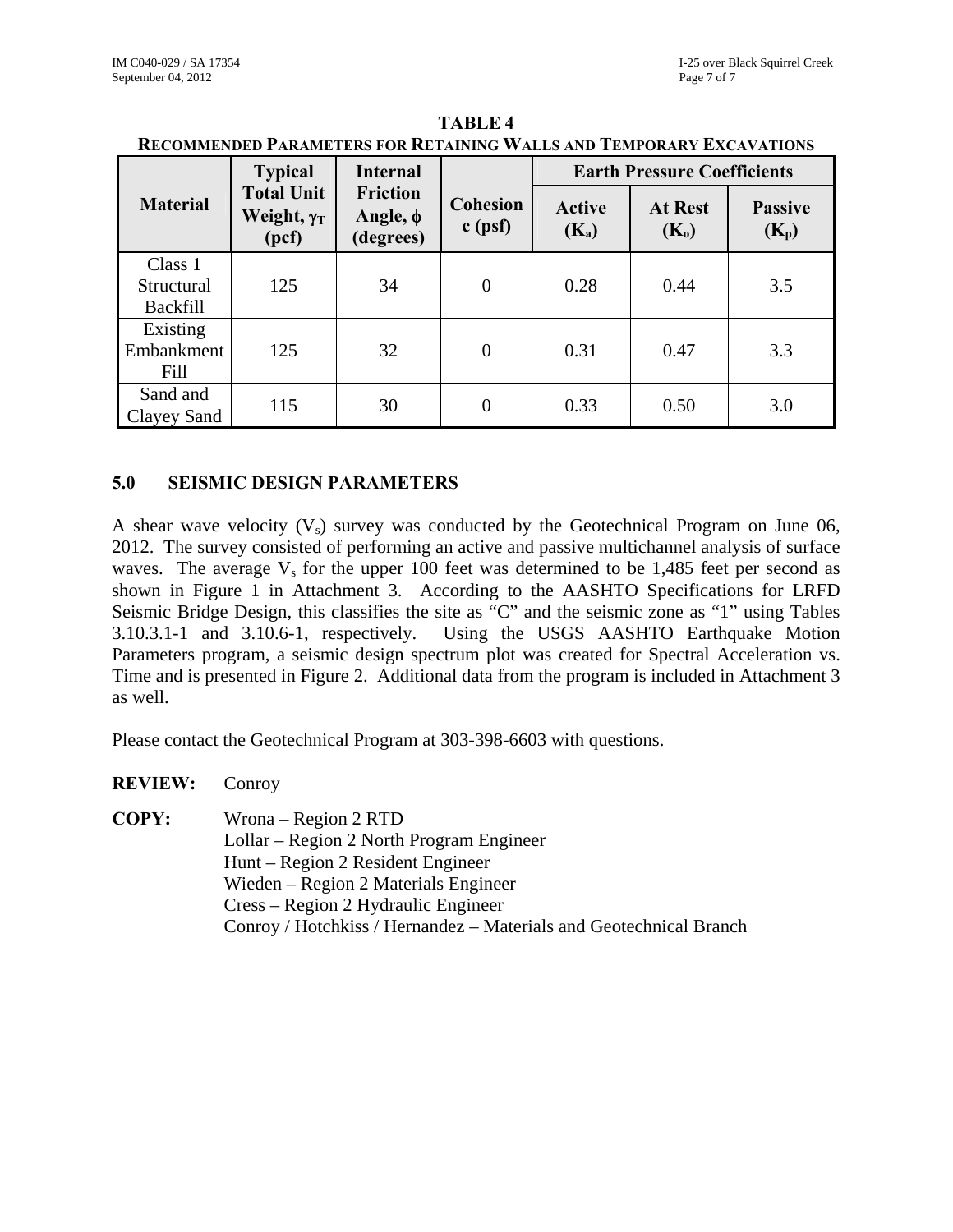### **ATTACHMENT 1**

## **ENGINEERING GEOLOGY**

**IM C040-029** SA 17354 **I-25 over BLACK SQUIRREL CREEK**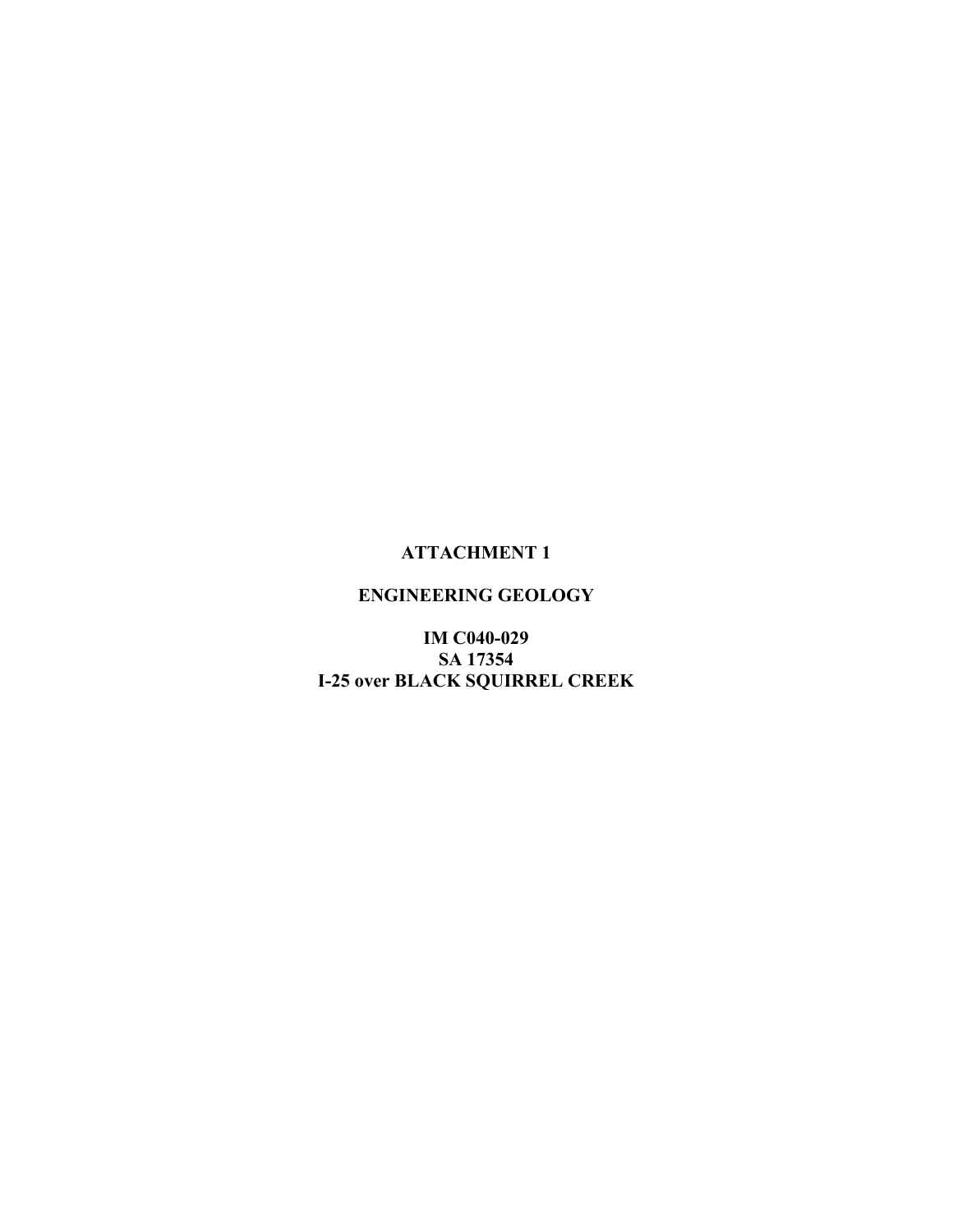

|                      |                      |                                          |                                       |                                            |             |                           |                          |                     |              |                  |                                 |                          |                                  |                                                      |                                                      | ---                   |                                                                                        |                                                               |                                                                                         |
|----------------------|----------------------|------------------------------------------|---------------------------------------|--------------------------------------------|-------------|---------------------------|--------------------------|---------------------|--------------|------------------|---------------------------------|--------------------------|----------------------------------|------------------------------------------------------|------------------------------------------------------|-----------------------|----------------------------------------------------------------------------------------|---------------------------------------------------------------|-----------------------------------------------------------------------------------------|
|                      |                      |                                          |                                       |                                            |             |                           |                          |                     |              |                  |                                 |                          |                                  |                                                      |                                                      | 6580                  | $\overline{17}$<br>, 6A                                                                |                                                               |                                                                                         |
|                      |                      |                                          |                                       |                                            |             |                           |                          |                     |              |                  |                                 |                          |                                  |                                                      |                                                      | 6570                  | 11<br>3A<br>$\overline{4}$<br>, 6B  <br>10.<br>3B<br>$\sqrt{2}$<br>$\overline{c}$      | B5                                                            |                                                                                         |
|                      |                      |                                          |                                       | SUMMARY OF TEST RESULTS                    |             |                           |                          |                     |              |                  |                                 |                          |                                  |                                                      |                                                      |                       | $\overline{3}$ .<br><u> 3cle 등</u>                                                     |                                                               | 84                                                                                      |
|                      |                      |                                          | Classification                        |                                            |             | Grading Analysis (AASHTO) |                          |                     |              | Atterberg Limits |                                 |                          |                                  |                                                      |                                                      | 6560                  | WOH.<br>, 6D<br>$\sqrt{13}$<br>3D                                                      | 11.<br>5A<br>$\sqrt{9}$                                       |                                                                                         |
| Sample               | Depth                | Corps of Engrs.                          |                                       |                                            |             | Percent                   |                          |                     |              |                  |                                 | Water<br>Content         | Water<br>Soluble                 | Soil pH                                              | Resistivity<br>ohm-cm                                |                       |                                                                                        |                                                               |                                                                                         |
| Number               | (feet)               | or<br>Visual                             | <b>USCS</b>                           | AASHTO                                     | Grovel      | Coarse<br>Sand            | Fine<br>Sand             | Silt<br>and<br>Clay | LL.<br>$L_W$ | P.L.<br>$P_W$    | P.I.<br>$\mathsf{I}_\mathsf{W}$ | w<br>$\boldsymbol{\%}$   | Sulfates<br>( %)                 | $(H_2O/CcCl_2)$                                      | Saturated                                            |                       | $rac{57}{1}$<br>4 бЕ]<br>$\sqrt{5}$<br>$\overline{\mathsf{3E}}$                        | WOH,<br>$\boxed{3}$<br>5B<br>1B                               |                                                                                         |
| 1A                   | $\overline{4}$       | Sand                                     | $SW-SC$                               | $A-1-b(0)$                                 | 35.0        | 37.7                      | 17.3                     | 10.0                | 25           | 21               | 4                               | 16.2                     | $-$                              | $\qquad \qquad -$                                    | $ \,$                                                | 6550                  | $\overline{\text{68}}$                                                                 | $\frac{32}{2}$<br>31<br>5 <sub>C</sub><br>.1 <sub>C</sub>     |                                                                                         |
| 1 <sup>C</sup>       | 14                   | Sandstone                                | $SM-SC$                               | $A - 2 - 4(0)$<br>$\overline{\phantom{a}}$ | 7.4         | 28.2                      | $37.6$ 26.7              |                     | 24           | 20               | 4                               | 15.4                     |                                  | $\qquad \qquad -$                                    | $-$                                                  |                       | 56 22 JF                                                                               |                                                               |                                                                                         |
| 1D<br>1E             | 19<br>24             | Claystone<br>Claystone                   | $\overline{\phantom{a}}$<br><b>CL</b> | $A - 6(5)$                                 | 0.4         | 8.6                       | $29.4$ 61.6              |                     | 32           | 20               | 12                              | $-$<br>14.4              | 0.02<br>$-$                      | 6.52<br>$\overline{\phantom{m}}$                     | 1900<br>$\overline{\phantom{m}}$                     |                       | $\frac{50}{6}$ $\frac{1}{4}$ 6G<br>78/10"<br>3G                                        | 50/5"<br>532,10<br>15D                                        |                                                                                         |
|                      |                      |                                          |                                       |                                            |             |                           |                          |                     |              |                  |                                 |                          |                                  |                                                      |                                                      |                       |                                                                                        |                                                               |                                                                                         |
| 2B                   | 9                    | Sand                                     | <b>SM</b>                             | $A - 2 - 4(0)$                             | 11.4        | 34.6                      | 36.1                     | 18.0                | <b>NV</b>    | NP               | <b>NP</b>                       | 4.1                      |                                  | $\sim$                                               | $-$                                                  | 6540                  | 92/9" $\cancel{\pm 2}$                                                                 | $82/10"$ $24$ , $1E$<br>50/5"<br> 5E                          |                                                                                         |
| <b>2D</b>            | 19                   | Claystone                                | $\overline{\phantom{a}}$              |                                            |             |                           |                          |                     |              |                  |                                 |                          | 0.02                             | 6.75                                                 | 2400                                                 |                       |                                                                                        |                                                               |                                                                                         |
| 2E                   | 24                   | Claystone                                | <b>CL</b>                             | $A - 6(8)$                                 | 0.0         | 0.6                       | 22.0 77.3                |                     | 33           | 21               | 12 <sub>2</sub>                 | 17.7                     | $\overline{\phantom{a}}$         | $\equiv$                                             | $\overline{\phantom{a}}$                             |                       |                                                                                        | The boring logs of the above test holes and geotechnical re   |                                                                                         |
|                      |                      |                                          |                                       |                                            |             |                           |                          |                     |              |                  |                                 |                          |                                  |                                                      |                                                      |                       |                                                                                        | Geotechnical Program Office, Staff Materials and Geotechnical |                                                                                         |
| 3B                   | 9                    | Fill, Sand                               | <b>SC</b>                             | $A - 2 - 4(0)$                             | 19.1        | 27.0 24.3 29.7            |                          |                     | 26           | 18               | 8                               | 9.5                      |                                  | $\overline{\phantom{a}}$                             | $\overline{\phantom{a}}$                             | 6530                  |                                                                                        |                                                               |                                                                                         |
| 3D<br>3F             | 19<br>29             | Sand                                     | $SW-SM$<br>$\overline{\phantom{a}}$   | $A-1-b(0)$<br>$\overline{\phantom{a}}$     | 26.1        | 50.5                      | 16.3                     | 7.0                 | <b>NV</b>    | NP               | NP                              | 16.4                     | $\overline{\phantom{a}}$<br>0.04 | $\overline{\phantom{a}}$<br>7.05                     | $\overline{\phantom{a}}$                             |                       | <b>MATERIAL</b><br><b>TYPE</b><br>OF                                                   |                                                               |                                                                                         |
| 3G                   | 34                   | Claystone<br>Claystone                   | CL                                    | $A - 6(6)$                                 | 1.4         | 1.5                       | 32.6 64.5                |                     | 34           | $\circ$<br>21    | $\overline{13}$                 | 14.5                     | $\sim$                           | $\overline{\phantom{a}}$                             | 2800<br>$\equiv$                                     |                       |                                                                                        |                                                               |                                                                                         |
| 3H                   | 39                   | Sandstone                                | <b>SM</b>                             | $A - 2 - 4(0)$                             | 13.7        | 34.4                      | 33.8                     | 18.1                | <b>NV</b>    | <b>NP</b>        | NP                              | 14.9                     |                                  | $\overline{\phantom{a}}$                             | $\overline{\phantom{a}}$                             | <b>M</b> Topsoil/Sand | $\left  \Gamma \right $ Fill - Sand, Clayey, Silty, some concrete                      | TEST BORING                                                   |                                                                                         |
|                      |                      |                                          |                                       |                                            |             |                           |                          |                     |              |                  |                                 |                          |                                  |                                                      |                                                      |                       | fragments                                                                              |                                                               | $\begin{bmatrix} 0 \\ 0 \end{bmatrix}$ $\begin{bmatrix} 3 \\ 3 \end{bmatrix}$ Hole Size |
| 4A                   | $\overline{4}$       | Sand                                     | $SW-SM$                               | $A - 1 - b(0)$                             |             | $42.5$   41.5             | 9.6                      | 6.5                 | 22           | 20               | $\overline{2}$                  | $\overline{4}$           |                                  | $\overline{\phantom{a}}$                             | $\overline{\phantom{a}}$                             |                       |                                                                                        |                                                               |                                                                                         |
| 4B                   | 9                    | Sandstone                                | $SW-SM$                               | $A - 1 - b(0)$                             | 21.6        | 41.3 25.8                 |                          | 11.3                | <b>NV</b>    | <b>NP</b>        | NP                              | 5.5                      | $\equiv$                         | $\overline{\phantom{m}}$                             | $\overline{\phantom{a}}$                             | Sand, Clayey          | Bedrock, Interbedded Sandstone/Claystone                                               | Blows per foot* 30, 4.1A Sample Numi<br>$R = Refusal on$ SPT  |                                                                                         |
| 4D                   | 19                   | Sandstone                                | <b>SC</b>                             | $A - 6(3)$                                 | 6.0         | 8.3 39.7 45.9             |                          |                     | 29           | 16               | 13                              | 11.2                     | $-$                              | $-$                                                  | Ξ                                                    |                       |                                                                                        | $C =$ California Sample                                       |                                                                                         |
|                      |                      |                                          |                                       |                                            |             |                           |                          |                     |              |                  |                                 |                          |                                  |                                                      |                                                      | $\boxdot$ Sand        | Bedrock, Sandstone, Clayey                                                             | 50/0.1                                                        | Water Level                                                                             |
| 5B<br>5 <sub>C</sub> | 9<br>14              | Sand<br>Sandstone                        | $SM-SC$<br>SC                         | $A - 2 - 4(0)$<br>$A - 4(1)$               | 16.3<br>6.9 | 27.1<br>21.0 26.6 45.5    | $30.7$ 25.8              |                     | 25<br>29     | 19<br>20         | 6<br>9                          | 16.3<br>13.8             | $\sim$                           | $\overline{\phantom{a}}$<br>$\overline{\phantom{a}}$ | $\overline{\phantom{a}}$<br>$\overline{\phantom{a}}$ |                       |                                                                                        | 50 Blows in 0.1 ft                                            |                                                                                         |
| 5D                   | 19                   | Sandstone                                | $\overline{\phantom{a}}$              | $\overline{\phantom{a}}$                   |             |                           |                          |                     |              | $\mathsf{o}$     |                                 | $\overline{\phantom{a}}$ | 0.02                             | 7.31                                                 | 2450                                                 |                       |                                                                                        |                                                               |                                                                                         |
|                      |                      |                                          |                                       |                                            |             |                           |                          |                     |              |                  |                                 |                          |                                  |                                                      |                                                      |                       |                                                                                        |                                                               |                                                                                         |
| 6D                   | 19                   | Sand                                     | $SM-SC$                               | $A - 1 - b(0)$                             | 23.3        | 36.0                      | 25.1                     | 15.7                | 24           | 19               | 5                               | 20.9                     |                                  | $\overline{\phantom{a}}$                             | $\overline{\phantom{a}}$                             |                       |                                                                                        |                                                               |                                                                                         |
| 6E                   | 24                   | Sandstone                                | $SP-SM$                               | $A - 1 - b(0)$                             | 26.5        | $140.6$ 21.5 11.4         |                          |                     | <b>NV</b>    | <b>NP</b>        | NP                              | 13.4                     | $\overline{\phantom{a}}$         | $\overline{\phantom{m}}$                             | $\overline{\phantom{m}}$                             |                       |                                                                                        | Core Recovery $\frac{50}{25}$                                 | *Standard<br>Penetration Te<br>(AASHTO T 20)                                            |
| 6F                   | 29                   | Claystone                                | $\sim$                                |                                            |             |                           | $\overline{\phantom{a}}$ |                     |              | 0                |                                 | $\overline{\phantom{a}}$ | $\circ$                          | 6.01                                                 | 3150                                                 |                       |                                                                                        |                                                               |                                                                                         |
|                      | Print Date: 9/4/2012 |                                          |                                       |                                            |             |                           |                          |                     |              |                  |                                 |                          |                                  | <b>Sheet Revisions</b>                               |                                                      |                       | Colorado Department of Transportation                                                  | As Constructed                                                |                                                                                         |
|                      |                      | Drawing File Name: 17354 geosheet 01.dgn |                                       |                                            |             |                           |                          |                     |              | Date:            |                                 | Comments                 |                                  |                                                      | Init.                                                |                       |                                                                                        |                                                               |                                                                                         |
|                      | Horiz. Scale: 1:100  |                                          |                                       | Vert. Scale: As Noted                      |             |                           | $\times$                 |                     |              |                  |                                 |                          |                                  |                                                      |                                                      |                       |                                                                                        | No Revisions:                                                 |                                                                                         |
|                      |                      | Staff Geotechnical Program               |                                       |                                            |             | <b>HCL</b>                |                          |                     |              |                  |                                 |                          |                                  |                                                      |                                                      |                       | 4670 Holly Street, Unit A<br>Denver, CQ 80216<br>Phone: 303-398-6601 FAX: 303-398-6504 | Revised:                                                      | Designer:                                                                               |
|                      |                      |                                          |                                       |                                            |             |                           |                          |                     |              |                  |                                 |                          |                                  |                                                      |                                                      |                       |                                                                                        |                                                               | Detailer:                                                                               |
|                      |                      |                                          |                                       |                                            |             |                           |                          |                     |              |                  |                                 |                          |                                  |                                                      |                                                      |                       | <b>HCL</b><br>Staff Geotechnical Program                                               | Void:                                                         | Sheet Su                                                                                |
|                      |                      |                                          |                                       |                                            |             |                           |                          |                     |              |                  |                                 |                          |                                  |                                                      |                                                      |                       |                                                                                        |                                                               |                                                                                         |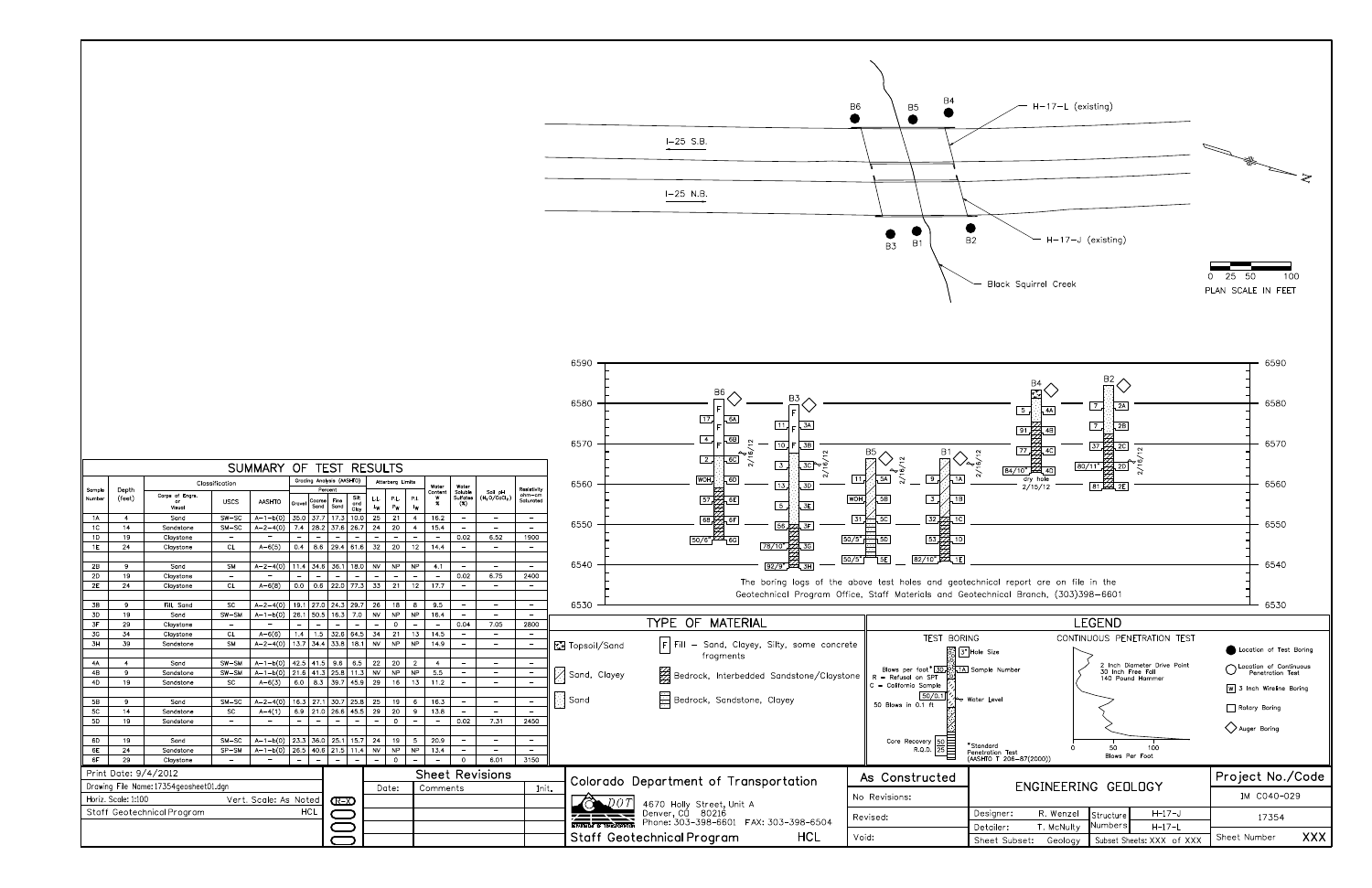### **ATTACHMENT 2**

## **BORING LOGS**

**IM C040-029** SA 17354 **I-25 over BLACK SQUIRREL CREEK**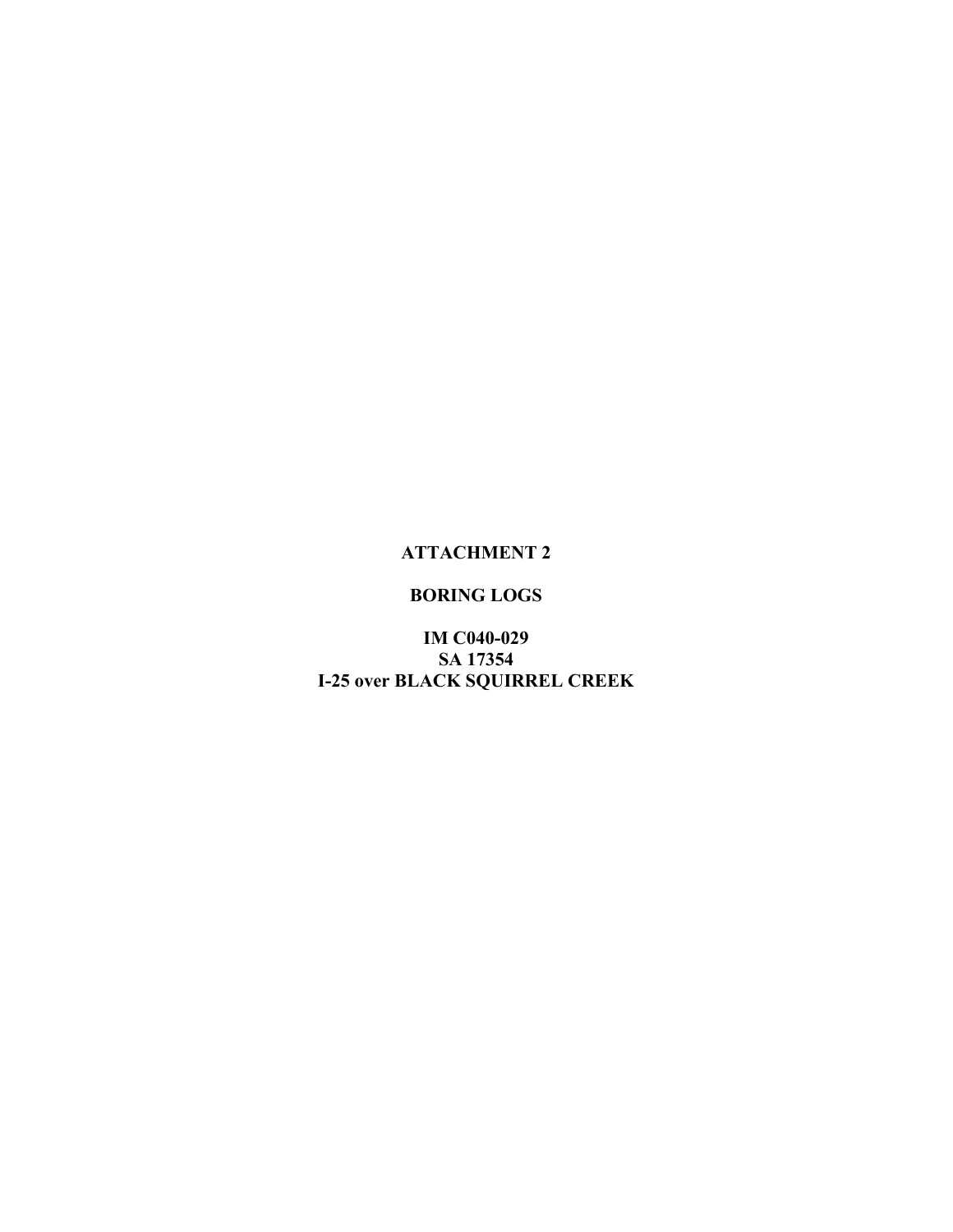|                                                                                         |                                                                                                                                       |           |                   |  |                                                                                                                                                                   |                    |           |                                                 |             |                   |                     |                      |                                | <b>BORING#</b>      |                               |
|-----------------------------------------------------------------------------------------|---------------------------------------------------------------------------------------------------------------------------------------|-----------|-------------------|--|-------------------------------------------------------------------------------------------------------------------------------------------------------------------|--------------------|-----------|-------------------------------------------------|-------------|-------------------|---------------------|----------------------|--------------------------------|---------------------|-------------------------------|
|                                                                                         |                                                                                                                                       |           | DOT               |  |                                                                                                                                                                   |                    |           | <b>GEOLOGICAL BORING LOG</b>                    |             |                   |                     |                      |                                |                     | В1                            |
|                                                                                         |                                                                                                                                       |           |                   |  | <b>PROJECT ID</b><br>IM C040-029                                                                                                                                  |                    | <b>SA</b> | 17354                                           |             | PROJECT NAME      |                     |                      |                                | <b>DATE DRILLED</b> | 2/14/12                       |
|                                                                                         | I 25 & Black Squirrel Creek<br>DEPARTMENT OF TRANSPORTATION<br><b>ROUTE</b><br><b>COUNTY</b><br>STRUCTURE/BENT<br><b>LOCATION</b>     |           |                   |  |                                                                                                                                                                   |                    |           |                                                 |             |                   |                     |                      |                                |                     |                               |
|                                                                                         | 125<br>El Paso<br>H-17-J/E. of Pier 2<br><b>TOP HOLE ELEV</b><br><b>SURVEY INFO</b><br><b>GEOLOGIST/FOREMAN</b><br><b>TOTAL DEPTH</b> |           |                   |  |                                                                                                                                                                   |                    |           |                                                 |             |                   |                     |                      |                                | MP 153.95           |                               |
| 25.3ft<br>6,566.3ft<br>N: 426,536                                                       |                                                                                                                                       |           |                   |  |                                                                                                                                                                   |                    |           |                                                 |             | E: 195,000        |                     |                      | R. Wenzel/H. Blailes/A. Moreno |                     |                               |
|                                                                                         |                                                                                                                                       |           |                   |  |                                                                                                                                                                   |                    |           |                                                 |             |                   |                     |                      |                                |                     |                               |
| ELEV <sup>(ft)</sup>                                                                    | <b>DEPTH (ft)</b>                                                                                                                     | LOG       |                   |  |                                                                                                                                                                   | <b>DESCRIPTION</b> |           |                                                 | SAMPLE TYPE | <b>DEPTH (ft)</b> | SAMPLE ID<br>BLOWS  | N-VALUE<br>REC%/RQD% | <b>SPT DATA</b>                |                     | <b>WELL</b><br><b>DIAGRAM</b> |
|                                                                                         |                                                                                                                                       |           |                   |  |                                                                                                                                                                   |                    |           |                                                 |             |                   |                     | $\square$            | 5                              | 10 20 40 70         |                               |
| 6565<br>6560                                                                            | 4.0                                                                                                                                   |           |                   |  | Sand, Clayey, loose, wet, gray<br>sand, clayey, loose, wet, gray                                                                                                  |                    |           |                                                 |             | 4.0               | 1A<br>$3 - 5 - 4$   | 9                    |                                |                     |                               |
| 6555                                                                                    | 9.0                                                                                                                                   |           |                   |  | same as above, but very loose and clay in tip                                                                                                                     |                    |           |                                                 |             | 9.0               | 1B<br>$2 - 2 - 1$   | 3                    |                                |                     |                               |
| 6550                                                                                    | 14.5                                                                                                                                  | $\bullet$ | $\sim$ $\sim$     |  | sandstone, medium hard, moist, gray, yellow<br>Bedrock, Interbedded Sandstone and<br>Claystone, medium hard to very hard,<br>slightly moist to moist, gray, brown |                    |           |                                                 |             | 14.0              | 1C<br>$3 - 14 - 18$ | 32                   |                                |                     |                               |
| 6545                                                                                    | 19.0                                                                                                                                  |           | $\sim$ 100 $\sim$ |  | claystone, hard, slightly moist, brown                                                                                                                            |                    |           |                                                 |             | 19.0              | 1D<br>$8 - 15 - 38$ | 53                   |                                |                     |                               |
|                                                                                         |                                                                                                                                       | $\cdots$  |                   |  |                                                                                                                                                                   |                    |           |                                                 |             |                   |                     |                      |                                |                     |                               |
|                                                                                         | 24.0                                                                                                                                  |           |                   |  |                                                                                                                                                                   |                    |           | claystone, sandy, very hard, moist, gray, brown |             | 24.0              | 1E                  | 82/10"               |                                |                     |                               |
|                                                                                         | $25.3 -$                                                                                                                              |           |                   |  | Total Boring Depth 25.3ft                                                                                                                                         |                    |           |                                                 |             |                   | 18-32-<br>50/4"     |                      |                                |                     |                               |
| 6540                                                                                    |                                                                                                                                       |           |                   |  |                                                                                                                                                                   |                    |           |                                                 |             |                   |                     |                      |                                |                     |                               |
|                                                                                         |                                                                                                                                       |           |                   |  |                                                                                                                                                                   |                    |           |                                                 |             |                   |                     |                      |                                |                     |                               |
| 9/4/12                                                                                  |                                                                                                                                       |           |                   |  |                                                                                                                                                                   |                    |           |                                                 |             |                   |                     |                      |                                |                     |                               |
| 1dp.<br>6535                                                                            |                                                                                                                                       |           |                   |  |                                                                                                                                                                   |                    |           |                                                 |             |                   |                     |                      |                                |                     |                               |
| ōq<br>ပ္ပ                                                                               |                                                                                                                                       |           |                   |  |                                                                                                                                                                   |                    |           |                                                 |             |                   |                     |                      |                                |                     |                               |
|                                                                                         |                                                                                                                                       |           |                   |  |                                                                                                                                                                   |                    |           |                                                 |             |                   |                     |                      |                                |                     |                               |
|                                                                                         |                                                                                                                                       |           |                   |  |                                                                                                                                                                   |                    |           |                                                 |             |                   |                     |                      |                                |                     |                               |
| 6530                                                                                    |                                                                                                                                       |           |                   |  |                                                                                                                                                                   |                    |           |                                                 |             |                   |                     |                      |                                |                     |                               |
| <b>25 BLACK SQUIRREL CREEK.GPJ</b>                                                      |                                                                                                                                       |           |                   |  |                                                                                                                                                                   |                    |           |                                                 |             |                   |                     |                      |                                |                     |                               |
|                                                                                         |                                                                                                                                       |           |                   |  |                                                                                                                                                                   |                    |           |                                                 |             |                   |                     |                      |                                |                     |                               |
|                                                                                         |                                                                                                                                       |           |                   |  |                                                                                                                                                                   |                    |           |                                                 |             |                   |                     |                      |                                |                     |                               |
| 6525<br>g                                                                               |                                                                                                                                       |           |                   |  |                                                                                                                                                                   |                    |           |                                                 |             |                   |                     |                      |                                |                     |                               |
| <b>SPT</b><br><b>CON'T</b><br><b>GRAB</b><br>$\langle \bullet \rangle$<br><b>SHELBY</b> |                                                                                                                                       |           |                   |  |                                                                                                                                                                   |                    |           |                                                 |             |                   |                     | CORE                 |                                | <b>CALIFORNIA</b>   |                               |
|                                                                                         | $ H_2O$ DEPTH (ft) $\vert \mathbf{I} \vert$ 1.3                                                                                       |           |                   |  | $\overline{\underline{\nabla}}$<br>1.3                                                                                                                            |                    |           |                                                 |             |                   |                     |                      | NOTES: CME 55/300, Auger       |                     |                               |
| OGIC<br><b>DATE</b><br>2/14/12<br>2/16/12                                               |                                                                                                                                       |           |                   |  |                                                                                                                                                                   |                    |           |                                                 |             |                   |                     |                      |                                |                     |                               |
| GEOL<br>                                                                                | <b>TIME</b>                                                                                                                           |           |                   |  |                                                                                                                                                                   |                    |           |                                                 |             |                   |                     |                      |                                |                     |                               |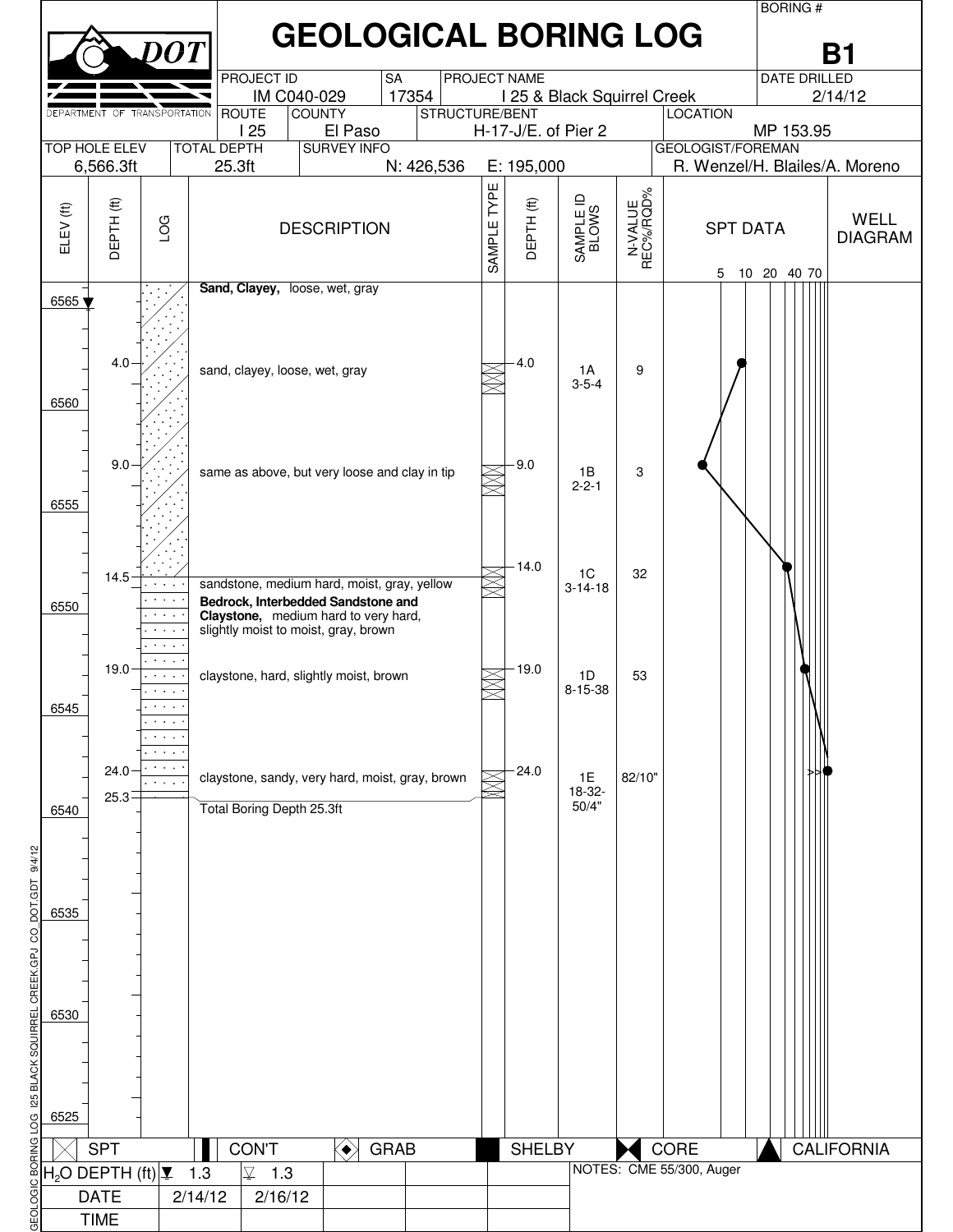|                                                                            |                                                                                                                                                                                               |                                                                                           |                                                                      |                                                                                                                                 |                |             |               |                                   |                                   |                                                            | <b>BORING#</b> |                               |  |  |
|----------------------------------------------------------------------------|-----------------------------------------------------------------------------------------------------------------------------------------------------------------------------------------------|-------------------------------------------------------------------------------------------|----------------------------------------------------------------------|---------------------------------------------------------------------------------------------------------------------------------|----------------|-------------|---------------|-----------------------------------|-----------------------------------|------------------------------------------------------------|----------------|-------------------------------|--|--|
|                                                                            | <b>GEOLOGICAL BORING LOG</b><br>$\overline{D}OT$<br><b>B2</b><br><b>PROJECT ID</b><br>PROJECT NAME<br><b>DATE DRILLED</b><br><b>SA</b><br>17354<br>IM C040-029<br>I 25 & Black Squirrel Creek |                                                                                           |                                                                      |                                                                                                                                 |                |             |               |                                   |                                   |                                                            |                |                               |  |  |
|                                                                            |                                                                                                                                                                                               |                                                                                           |                                                                      |                                                                                                                                 |                |             |               |                                   |                                   |                                                            |                | 2/14/12                       |  |  |
|                                                                            | DEPARTMENT OF TRANSPORTATION                                                                                                                                                                  |                                                                                           | <b>ROUTE</b>                                                         | <b>COUNTY</b>                                                                                                                   | STRUCTURE/BENT |             |               |                                   |                                   | <b>LOCATION</b>                                            |                |                               |  |  |
|                                                                            |                                                                                                                                                                                               |                                                                                           | 125                                                                  | El Paso                                                                                                                         |                |             |               | H-17-J/E. of Abut. 4              |                                   |                                                            | MP 153.95      |                               |  |  |
|                                                                            | <b>TOP HOLE ELEV</b><br>6,584.4ft                                                                                                                                                             |                                                                                           | <b>TOTAL DEPTH</b><br>25.5ft                                         | <b>SURVEY INFO</b>                                                                                                              | N: 426,599     |             | E: 194,977    |                                   |                                   | <b>GEOLOGIST/FOREMAN</b><br>R. Wenzel/H. Blailes/A. Moreno |                |                               |  |  |
|                                                                            |                                                                                                                                                                                               |                                                                                           |                                                                      |                                                                                                                                 |                |             |               |                                   |                                   |                                                            |                |                               |  |  |
| ELEV (ft)                                                                  | $\widehat{\mathfrak{t}}$<br>DEPTH                                                                                                                                                             | LOG                                                                                       |                                                                      | <b>DESCRIPTION</b>                                                                                                              |                | SAMPLE TYPE | DEPTH(ft)     | $\supseteq$<br>SAMPLE II<br>BLOWS | N-VALUE<br>REC%/RQD%<br>$\square$ | <b>SPT DATA</b><br>5                                       | 10 20 40 70    | <b>WELL</b><br><b>DIAGRAM</b> |  |  |
| 6580                                                                       | 4.0                                                                                                                                                                                           |                                                                                           |                                                                      | Sand, fine to coarse, loose, slightly moist, tan<br>sand, fine to coarse, loose, slightly moist, tan                            |                |             | 4.0           | 2A                                | 7                                 |                                                            |                |                               |  |  |
| 6575                                                                       | 9.0                                                                                                                                                                                           |                                                                                           |                                                                      |                                                                                                                                 |                |             | 9.0           | $3 - 3 - 4$                       |                                   |                                                            |                |                               |  |  |
|                                                                            | 12.0                                                                                                                                                                                          |                                                                                           | same as above<br>stiff drilling                                      |                                                                                                                                 |                |             |               | 2B<br>$4 - 4 - 3$                 | $\overline{7}$                    |                                                            |                | set                           |  |  |
| 6570                                                                       | 14.0                                                                                                                                                                                          | $\mathcal{A}=\mathcal{A}=\mathcal{A}$ .<br><b>Contract</b>                                | slightly moist, gray, tan, orange<br>hard, slightly moist, gray, tan | Bedrock, Interbedded Sandstone and<br>Claystone, medium hard to very hard, dry to<br>claystone with lenses of sandstone, medium |                |             | $-14.0$       | 2C<br>15-19-18                    | 37                                |                                                            |                | Ö<br>A                        |  |  |
| 6565                                                                       | 19.0                                                                                                                                                                                          | $\cdots$<br>$\sim$ $\sim$ $\sim$<br>$\sigma$ , $\sigma$ , $\sigma$ , $\sigma$<br>$\cdots$ |                                                                      | claystone, very hard, dry, gray with orange,<br>sandstone at top of drive, spoon wet at 19'                                     |                |             | 19.0          | 2D<br>16-30-<br>50/5"             | 80/11"                            |                                                            |                |                               |  |  |
| 6560                                                                       | 24.0<br>25.5                                                                                                                                                                                  | $\sim$ $\sim$                                                                             | <b>Total Boring Depth 25.5ft</b>                                     | claystone, very hard, slightly moist, gray                                                                                      |                |             | 24.0          | 2E<br>24-37-44                    | 81                                |                                                            |                |                               |  |  |
| 6555                                                                       |                                                                                                                                                                                               |                                                                                           |                                                                      |                                                                                                                                 |                |             |               |                                   |                                   |                                                            |                |                               |  |  |
| 6550                                                                       |                                                                                                                                                                                               |                                                                                           |                                                                      |                                                                                                                                 |                |             |               |                                   |                                   |                                                            |                |                               |  |  |
| GEOLOGIC BORING LOG 125 BLACK SQUIRREL CREEK.GPJ CO_DOT.GDT 9/4/12<br>6545 |                                                                                                                                                                                               |                                                                                           |                                                                      |                                                                                                                                 |                |             |               |                                   |                                   |                                                            |                |                               |  |  |
|                                                                            |                                                                                                                                                                                               |                                                                                           |                                                                      |                                                                                                                                 |                |             |               |                                   |                                   |                                                            |                |                               |  |  |
|                                                                            |                                                                                                                                                                                               |                                                                                           |                                                                      |                                                                                                                                 |                |             |               |                                   |                                   |                                                            |                |                               |  |  |
|                                                                            | <b>SPT</b>                                                                                                                                                                                    |                                                                                           | <b>CONT</b>                                                          | $\langle \bullet \rangle$<br><b>GRAB</b>                                                                                        |                |             | <b>SHELBY</b> |                                   |                                   | CORE<br>NOTES: CME 55/300, Auger                           |                | <b>CALIFORNIA</b>             |  |  |
|                                                                            | $H2$ O DEPTH (ft) $\vert \mathbf{I} \vert$ 18.8                                                                                                                                               |                                                                                           |                                                                      |                                                                                                                                 |                |             |               |                                   |                                   |                                                            |                |                               |  |  |
|                                                                            | <b>DATE</b><br><b>TIME</b>                                                                                                                                                                    | 2/16/12                                                                                   |                                                                      |                                                                                                                                 |                |             |               |                                   |                                   |                                                            |                |                               |  |  |
|                                                                            |                                                                                                                                                                                               |                                                                                           |                                                                      |                                                                                                                                 |                |             |               |                                   |                                   |                                                            |                |                               |  |  |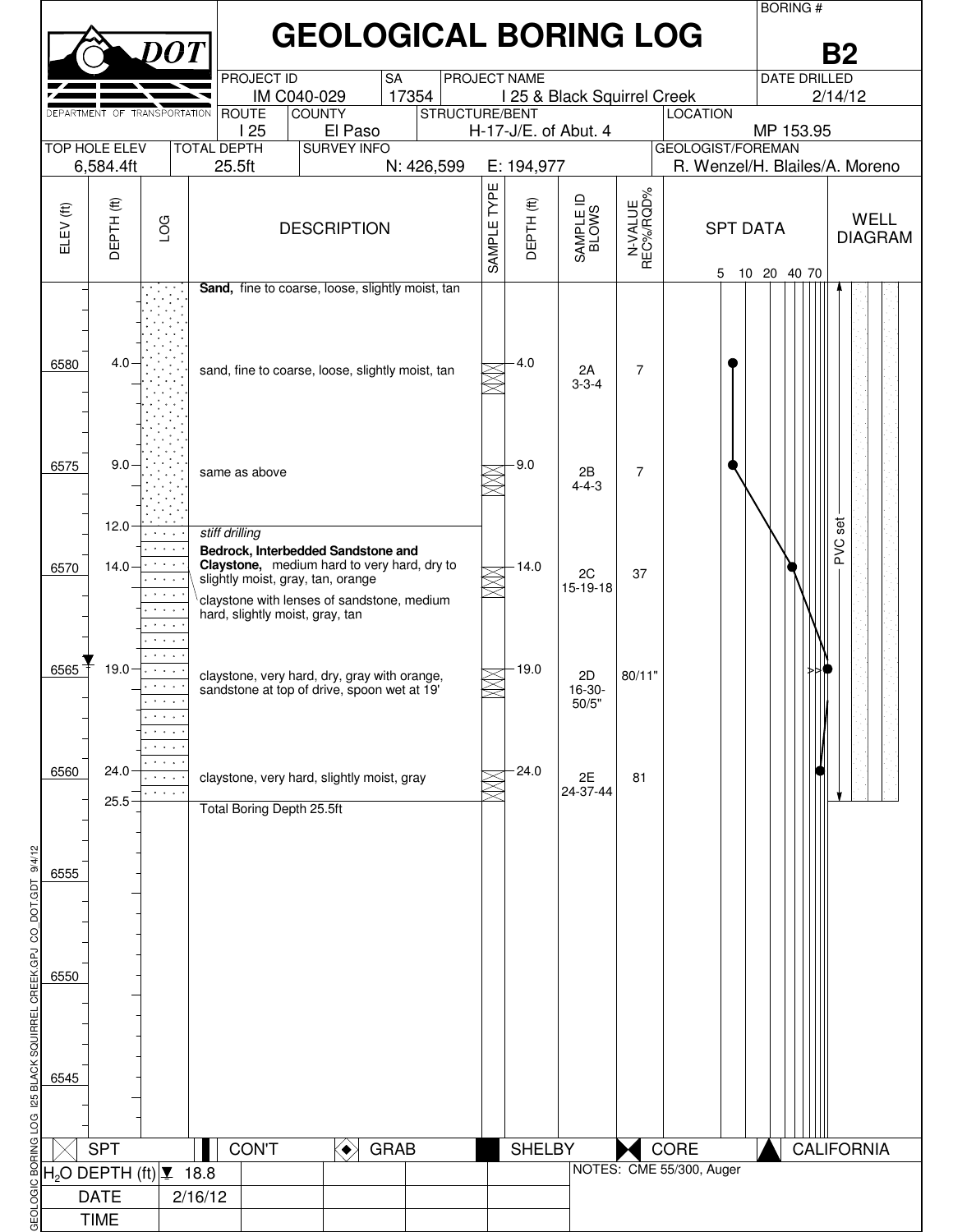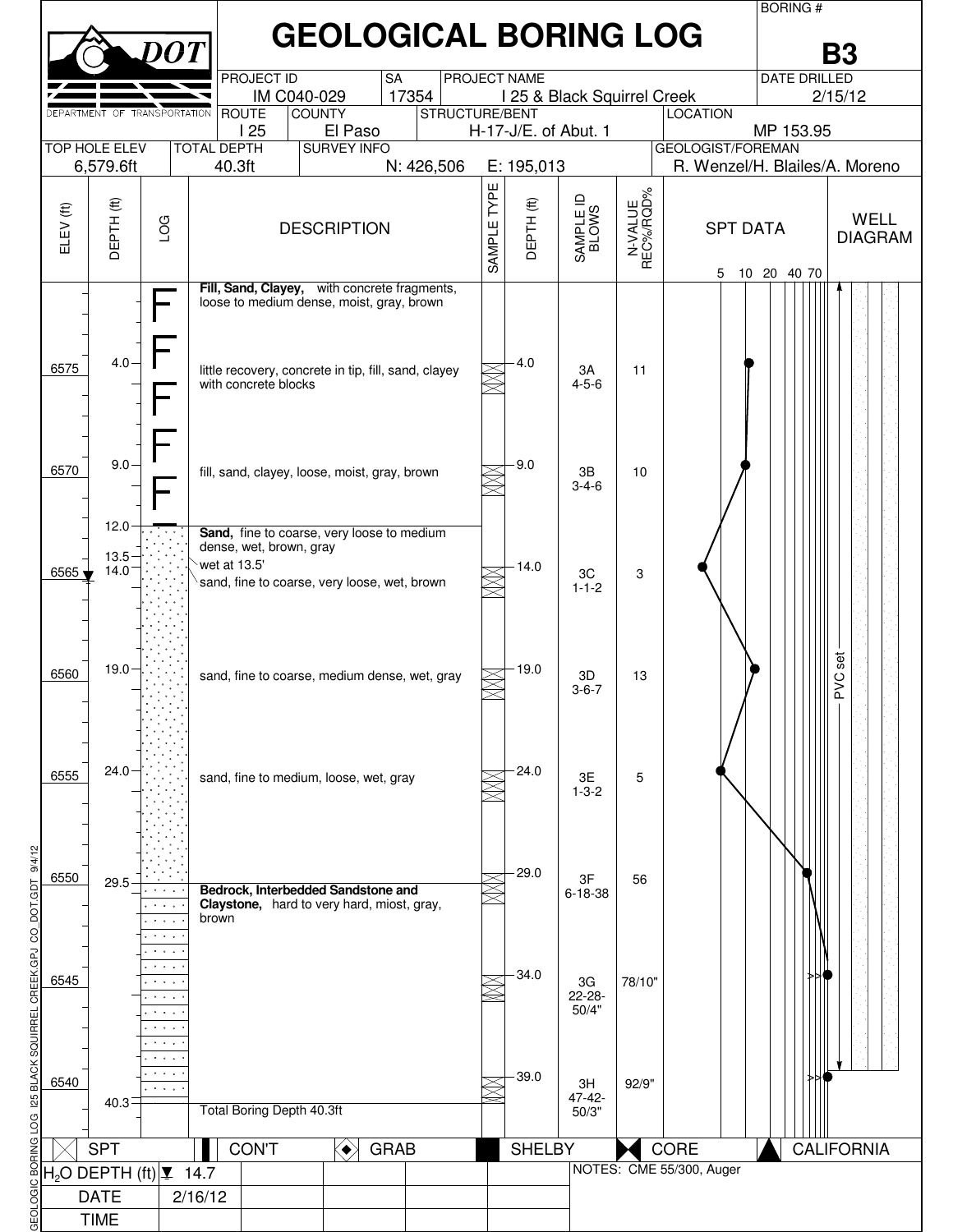|                                                                                                                                                     |                              |                                                                                                                         |                     |                                    |                                                                                                                                             |                |                |                   |                             |                                  |                                | <b>BORING#</b>      |                               |
|-----------------------------------------------------------------------------------------------------------------------------------------------------|------------------------------|-------------------------------------------------------------------------------------------------------------------------|---------------------|------------------------------------|---------------------------------------------------------------------------------------------------------------------------------------------|----------------|----------------|-------------------|-----------------------------|----------------------------------|--------------------------------|---------------------|-------------------------------|
|                                                                                                                                                     |                              | DO T                                                                                                                    |                     |                                    | <b>GEOLOGICAL BORING LOG</b>                                                                                                                |                |                |                   |                             |                                  |                                |                     | Β4                            |
|                                                                                                                                                     |                              |                                                                                                                         |                     | <b>PROJECT ID</b><br>IM C040-029   | <b>SA</b>                                                                                                                                   | 17354          |                | PROJECT NAME      | I 25 & Black Squirrel Creek |                                  |                                | <b>DATE DRILLED</b> | 2/15/12                       |
|                                                                                                                                                     | DEPARTMENT OF TRANSPORTATION |                                                                                                                         |                     | <b>ROUTE</b><br><b>COUNTY</b>      |                                                                                                                                             | STRUCTURE/BENT |                |                   |                             |                                  | <b>LOCATION</b>                |                     |                               |
| 125<br>El Paso<br>H-17-L/W. of Abut. 4<br>MP 153.95<br><b>TOP HOLE ELEV</b><br><b>SURVEY INFO</b><br><b>TOTAL DEPTH</b><br><b>GEOLOGIST/FOREMAN</b> |                              |                                                                                                                         |                     |                                    |                                                                                                                                             |                |                |                   |                             |                                  |                                |                     |                               |
|                                                                                                                                                     | 6,583.3ft                    |                                                                                                                         | 20.3ft              |                                    | N: 426,531                                                                                                                                  |                | E: 194,848     |                   |                             |                                  | R. Wenzel/H. Blailes/A. Moreno |                     |                               |
|                                                                                                                                                     |                              |                                                                                                                         |                     |                                    |                                                                                                                                             |                |                |                   |                             |                                  |                                |                     |                               |
| ELEV (ft)                                                                                                                                           | ОЕРТН (ft)                   | LOG                                                                                                                     |                     |                                    | <b>DESCRIPTION</b>                                                                                                                          |                | TYPE<br>SAMPLE | <b>DEPTH (ft)</b> | SAMPLE ID<br>BLOWS          | N-VALUE<br>REC%/RQD%<br>$\alpha$ | <b>SPT DATA</b><br>5           | 10 20 40 70         | <b>WELL</b><br><b>DIAGRAM</b> |
|                                                                                                                                                     |                              |                                                                                                                         | <b>Topsoil/Sand</b> |                                    |                                                                                                                                             |                |                |                   |                             |                                  |                                |                     |                               |
| 6580                                                                                                                                                | 2.0                          |                                                                                                                         |                     |                                    | Sand, fine to coarse, loose, moist, light gray                                                                                              |                |                |                   |                             |                                  |                                |                     |                               |
|                                                                                                                                                     | 4.0                          |                                                                                                                         |                     |                                    | sand, fine to coarse, loose, moist, light gray                                                                                              |                |                | 4.0               | 4A<br>$3 - 3 - 2$           | 5                                |                                |                     |                               |
| 6575                                                                                                                                                | 8.0<br>9.0                   | $\mathcal{A}=\mathcal{A}=\mathcal{A}$ .<br>$\mathbf{A}=\mathbf{A}+\mathbf{A}$                                           |                     | moist, tan, olive, gray, red-brown | Interbedded weakly cemented Sandstone and<br>Claystone, hard to very hard, slightly miost to<br>sandstone, fine to coarse, weakly cemented, |                |                | $-9.0$            | 4B<br>29-43-48              | 91                               |                                |                     |                               |
| 6570                                                                                                                                                |                              |                                                                                                                         |                     | very hard, slightly moist, tan     |                                                                                                                                             |                |                |                   |                             |                                  |                                |                     |                               |
|                                                                                                                                                     | 14.0                         | $\sigma$ , $\sigma$ , $\sigma$ , $\sigma$<br>$\mathbf{r}=\mathbf{r}+\mathbf{r}$<br>$\mathbf{A}=\mathbf{A}+\mathbf{A}$ . |                     |                                    | same as above, but moist, with some clay                                                                                                    |                |                | 14.0              | 4C<br>22-31-46              | 77                               |                                |                     |                               |
| 6565                                                                                                                                                | 19.0                         | $\cdots$                                                                                                                |                     |                                    |                                                                                                                                             |                |                | 19.0              |                             |                                  |                                |                     |                               |
|                                                                                                                                                     | 20.3                         |                                                                                                                         | red-brown           |                                    | sandstone, clayey, very hard, moist, olive, gray,                                                                                           |                |                |                   | 4D<br>23-34-                | 84/10"                           |                                |                     |                               |
|                                                                                                                                                     |                              |                                                                                                                         |                     | Total Boring Depth 20.3ft          |                                                                                                                                             |                |                |                   | 50/4"                       |                                  |                                |                     |                               |
|                                                                                                                                                     |                              |                                                                                                                         |                     |                                    |                                                                                                                                             |                |                |                   |                             |                                  |                                |                     |                               |
| 6560                                                                                                                                                |                              |                                                                                                                         |                     |                                    |                                                                                                                                             |                |                |                   |                             |                                  |                                |                     |                               |
|                                                                                                                                                     |                              |                                                                                                                         |                     |                                    |                                                                                                                                             |                |                |                   |                             |                                  |                                |                     |                               |
|                                                                                                                                                     |                              |                                                                                                                         |                     |                                    |                                                                                                                                             |                |                |                   |                             |                                  |                                |                     |                               |
|                                                                                                                                                     |                              |                                                                                                                         |                     |                                    |                                                                                                                                             |                |                |                   |                             |                                  |                                |                     |                               |
| 9/4/12<br>6555                                                                                                                                      |                              |                                                                                                                         |                     |                                    |                                                                                                                                             |                |                |                   |                             |                                  |                                |                     |                               |
|                                                                                                                                                     |                              |                                                                                                                         |                     |                                    |                                                                                                                                             |                |                |                   |                             |                                  |                                |                     |                               |
| CO_DOT.GDT                                                                                                                                          |                              |                                                                                                                         |                     |                                    |                                                                                                                                             |                |                |                   |                             |                                  |                                |                     |                               |
|                                                                                                                                                     |                              |                                                                                                                         |                     |                                    |                                                                                                                                             |                |                |                   |                             |                                  |                                |                     |                               |
| 6550<br><b>CAD</b>                                                                                                                                  |                              |                                                                                                                         |                     |                                    |                                                                                                                                             |                |                |                   |                             |                                  |                                |                     |                               |
| QUIRREL CREEK                                                                                                                                       |                              |                                                                                                                         |                     |                                    |                                                                                                                                             |                |                |                   |                             |                                  |                                |                     |                               |
|                                                                                                                                                     |                              |                                                                                                                         |                     |                                    |                                                                                                                                             |                |                |                   |                             |                                  |                                |                     |                               |
|                                                                                                                                                     |                              |                                                                                                                         |                     |                                    |                                                                                                                                             |                |                |                   |                             |                                  |                                |                     |                               |
| 6545                                                                                                                                                |                              |                                                                                                                         |                     |                                    |                                                                                                                                             |                |                |                   |                             |                                  |                                |                     |                               |
|                                                                                                                                                     |                              |                                                                                                                         |                     |                                    |                                                                                                                                             |                |                |                   |                             |                                  |                                |                     |                               |
| LOG 125 BLACK                                                                                                                                       |                              |                                                                                                                         |                     |                                    |                                                                                                                                             |                |                |                   |                             |                                  |                                |                     |                               |
| g                                                                                                                                                   | <b>SPT</b>                   |                                                                                                                         |                     | <b>CON'T</b>                       | $\langle \bullet \rangle$<br><b>GRAB</b>                                                                                                    |                |                | <b>SHELBY</b>     |                             |                                  | CORE                           |                     | <b>CALIFORNIA</b>             |
|                                                                                                                                                     |                              |                                                                                                                         | dry                 |                                    |                                                                                                                                             |                |                |                   |                             |                                  | NOTES: CME 55/300, Auger       |                     |                               |
| $\frac{\frac{1}{20}}{\frac{1}{20}}\frac{H_2O}$ DEPTH (ft)<br>$\frac{1}{20}$ DATE                                                                    |                              |                                                                                                                         | 2/15/12             |                                    |                                                                                                                                             |                |                |                   |                             |                                  |                                |                     |                               |
| GEOL<br>                                                                                                                                            | <b>TIME</b>                  |                                                                                                                         | 0955                |                                    |                                                                                                                                             |                |                |                   |                             |                                  |                                |                     |                               |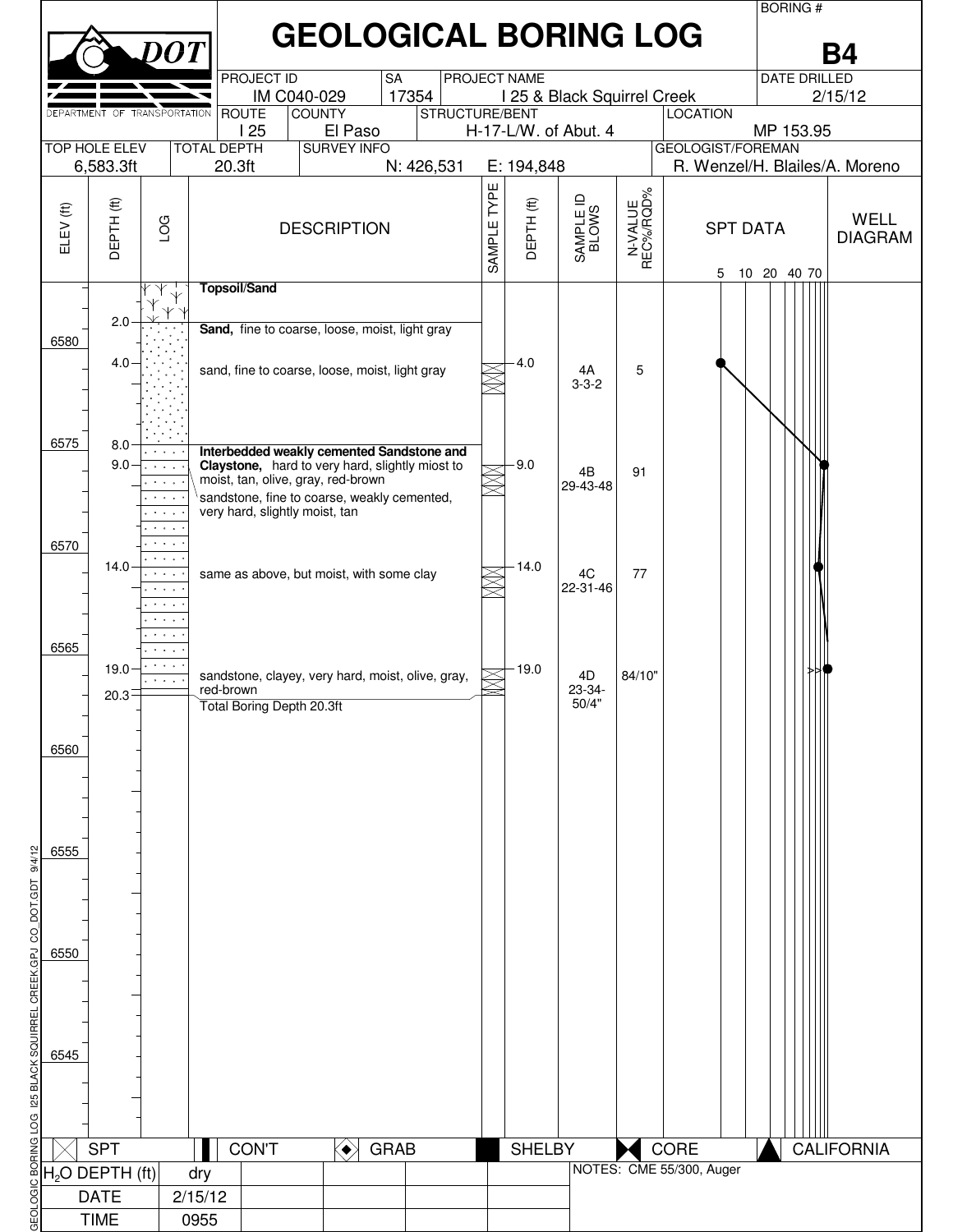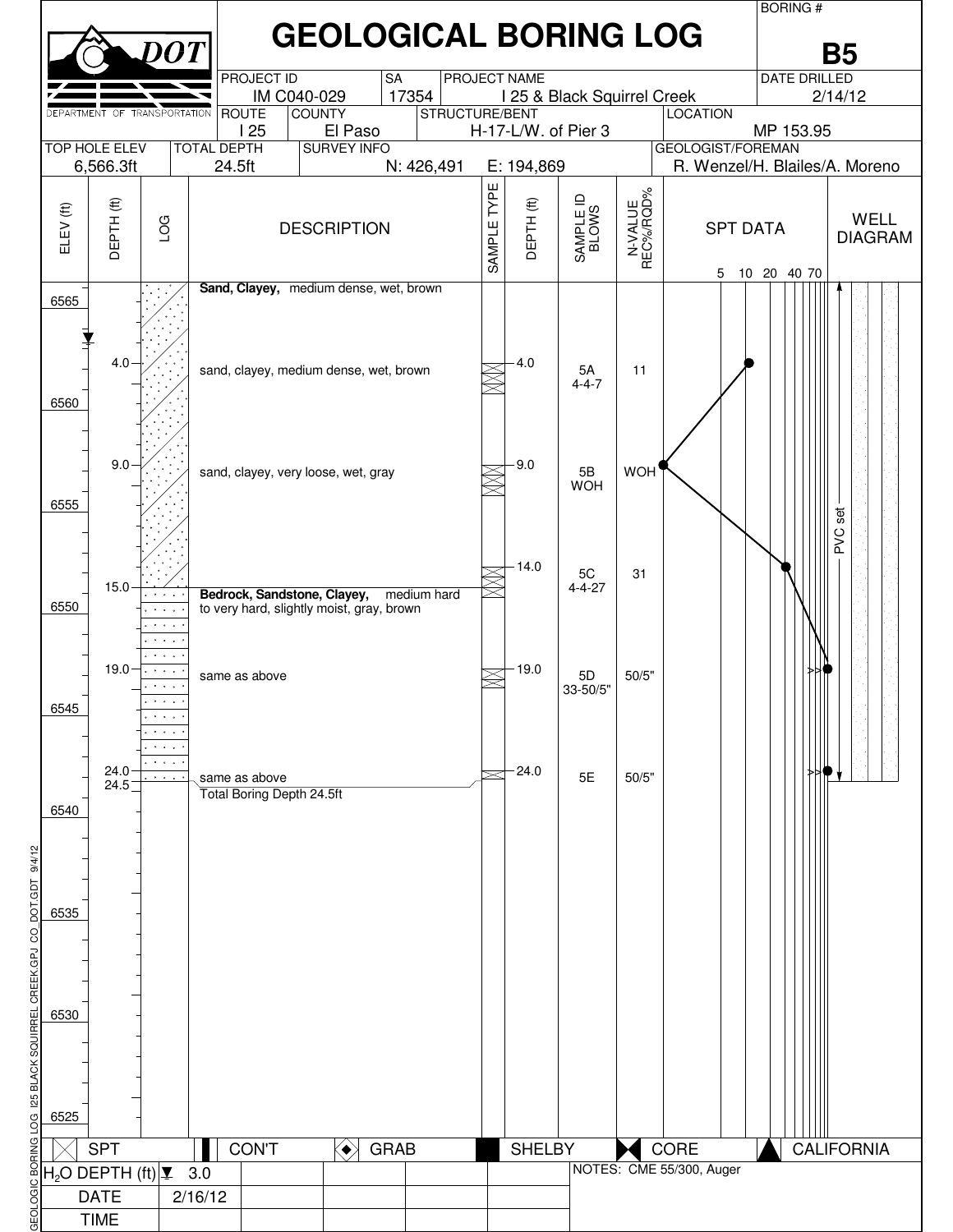|                                                   |                                                              |                                                                         |                              |                                  |                                                                                        |                         |            |              |                             |                      |                                  | <b>BORING#</b>      |                |  |
|---------------------------------------------------|--------------------------------------------------------------|-------------------------------------------------------------------------|------------------------------|----------------------------------|----------------------------------------------------------------------------------------|-------------------------|------------|--------------|-----------------------------|----------------------|----------------------------------|---------------------|----------------|--|
|                                                   |                                                              |                                                                         |                              |                                  | <b>GEOLOGICAL BORING LOG</b>                                                           |                         |            |              |                             |                      |                                  |                     | Β6             |  |
|                                                   |                                                              |                                                                         |                              | <b>PROJECT ID</b>                | <b>SA</b>                                                                              |                         |            | PROJECT NAME |                             |                      |                                  | <b>DATE DRILLED</b> |                |  |
|                                                   | DEPARTMENT OF TRANSPORTATION                                 |                                                                         |                              | IM C040-029<br><b>ROUTE</b>      | <b>COUNTY</b>                                                                          | 17354<br>STRUCTURE/BENT |            |              | I 25 & Black Squirrel Creek |                      | <b>LOCATION</b>                  | 2/16/12             |                |  |
|                                                   |                                                              |                                                                         |                              | 125                              | H-17-L/W. of Abut. 1                                                                   |                         |            | MP 153.95    |                             |                      |                                  |                     |                |  |
|                                                   | <b>TOP HOLE ELEV</b><br>6,581.1ft                            |                                                                         | <b>TOTAL DEPTH</b><br>35.0ft |                                  | <b>SURVEY INFO</b><br>N: 426,422                                                       |                         | E: 194,889 |              |                             | GEOLOGIST/FOREMAN    | R. Wenzel/H. Blailes/A. Moreno   |                     |                |  |
|                                                   |                                                              |                                                                         |                              |                                  |                                                                                        |                         |            |              |                             |                      |                                  |                     |                |  |
|                                                   | DEPTH (ft)                                                   |                                                                         |                              |                                  |                                                                                        |                         | TYPE       | DEPTH(ft)    | SAMPLE ID<br>BLOWS          | N-VALUE<br>REC%/RQD% |                                  |                     | <b>WELL</b>    |  |
| ELEV (ft)                                         |                                                              | LOG                                                                     |                              |                                  | <b>DESCRIPTION</b>                                                                     |                         | SAMPLE     |              |                             |                      | <b>SPT DATA</b>                  |                     | <b>DIAGRAM</b> |  |
|                                                   |                                                              |                                                                         |                              |                                  |                                                                                        |                         |            |              |                             | $\alpha$             | 5                                | 10 20 40 70         |                |  |
| 6580                                              |                                                              |                                                                         |                              | Fill, Sand to Silty Sand,        | fine to coarse,<br>loose to medium dense, slightly moist to moist,                     |                         |            |              |                             |                      |                                  |                     |                |  |
|                                                   |                                                              |                                                                         |                              | tan, brown, dark brown           |                                                                                        |                         |            |              |                             |                      |                                  |                     |                |  |
|                                                   | 4.0                                                          |                                                                         |                              |                                  |                                                                                        |                         |            | 4.0          |                             |                      |                                  |                     |                |  |
|                                                   |                                                              |                                                                         |                              | moist, tan, brown                | fill, sand, fine to coarse, medium dense, slightly                                     |                         |            |              | 6A<br>$4 - 6 - 11$          | 17                   |                                  |                     |                |  |
| 6575                                              |                                                              |                                                                         |                              |                                  |                                                                                        |                         |            |              |                             |                      |                                  |                     |                |  |
|                                                   |                                                              |                                                                         |                              |                                  |                                                                                        |                         |            |              |                             |                      |                                  |                     |                |  |
|                                                   | 9.0                                                          |                                                                         |                              |                                  |                                                                                        |                         |            | 9.0          |                             | 4                    |                                  |                     |                |  |
|                                                   |                                                              |                                                                         |                              |                                  | fill, silt, sandy, loose, moist, dark brown                                            |                         |            |              | 6B<br>$3 - 2 - 2$           |                      |                                  |                     |                |  |
| 6570                                              |                                                              |                                                                         |                              |                                  |                                                                                        |                         |            |              |                             |                      |                                  |                     |                |  |
|                                                   |                                                              |                                                                         |                              |                                  |                                                                                        |                         |            |              |                             |                      |                                  |                     |                |  |
|                                                   | 14.0                                                         |                                                                         |                              |                                  | Sand, fine to coarse, clean to clayey, very                                            |                         |            | 14.0         | 6C                          | 2                    |                                  |                     |                |  |
| 6565                                              |                                                              |                                                                         |                              |                                  | loose, moist to wet, tan, brown, gray                                                  |                         |            |              | $2 - 1 - 1$                 |                      |                                  |                     |                |  |
|                                                   | $17.0 \div$                                                  |                                                                         |                              |                                  |                                                                                        |                         |            |              |                             |                      |                                  |                     | set            |  |
|                                                   |                                                              |                                                                         |                              | spoon wet at 17'                 |                                                                                        |                         |            |              |                             |                      |                                  |                     | PVC            |  |
|                                                   | 19.0                                                         |                                                                         |                              |                                  | sand, fine to coarse, very loose, wet, gray                                            |                         |            | 19.0         | 6D                          | WOH'                 |                                  |                     |                |  |
| 6560                                              |                                                              |                                                                         |                              |                                  |                                                                                        |                         |            |              | <b>WOH</b>                  |                      |                                  |                     |                |  |
|                                                   | 22.0                                                         |                                                                         |                              |                                  | Bedrock, Interbedded weakly cemented                                                   |                         |            |              |                             |                      |                                  |                     |                |  |
|                                                   |                                                              |                                                                         |                              |                                  | Sandstone and Claystone, hard to very<br>hard, wet to moist, gray, brown, light brown, |                         |            |              |                             |                      |                                  |                     |                |  |
|                                                   | 24.0                                                         |                                                                         | olive                        |                                  |                                                                                        |                         |            | 24.0         | 6E<br>28-34-23              | 57                   |                                  |                     |                |  |
| 6555                                              |                                                              | $\sim$ $\sim$ $\sim$<br>$\bullet$ .<br><br><br><br><br><br><br><br><br> |                              | hard, wet, gray                  | sandstone, weakly cemented, fine to coarse,                                            |                         |            |              |                             |                      |                                  |                     |                |  |
|                                                   |                                                              | $\sigma$ , $\sigma$ , $\sigma$                                          |                              |                                  |                                                                                        |                         |            |              |                             |                      |                                  |                     |                |  |
| 9/4/12                                            | $29.0 -$                                                     | $\sim$                                                                  |                              |                                  |                                                                                        |                         |            | 29.0         |                             |                      |                                  |                     |                |  |
| 5d                                                |                                                              |                                                                         | olive                        |                                  | claystone, sandy, hard, moist, gray, brown,                                            |                         |            |              | 6F<br>12-23-45              | 68                   |                                  |                     |                |  |
| 6550                                              |                                                              | $\mathbf{A}=\mathbf{A}+\mathbf{A}$ .                                    |                              |                                  |                                                                                        |                         |            |              |                             |                      |                                  |                     |                |  |
| 8                                                 |                                                              |                                                                         |                              |                                  |                                                                                        |                         |            |              |                             |                      |                                  |                     |                |  |
| CREEK.GPJ                                         | 34.0                                                         | $\mathcal{A}=\mathcal{A}=\mathcal{A}$ . $\mathcal{A}$<br>والمنافرة      |                              |                                  | sandstone, fine to medium, weakly cemented,                                            |                         |            | 34.0         | 6G                          | 50/6"                |                                  |                     |                |  |
| 6545                                              | 35.0                                                         |                                                                         |                              | very hard, wet, light brown      |                                                                                        |                         |            |              | 37-50/6"                    |                      |                                  |                     |                |  |
|                                                   |                                                              |                                                                         |                              | <b>Total Boring Depth 35.0ft</b> |                                                                                        |                         |            |              |                             |                      |                                  |                     |                |  |
| SQUIRR                                            |                                                              |                                                                         |                              |                                  |                                                                                        |                         |            |              |                             |                      |                                  |                     |                |  |
| <b>BLACK</b>                                      |                                                              |                                                                         |                              |                                  |                                                                                        |                         |            |              |                             |                      |                                  |                     |                |  |
| 6540                                              |                                                              |                                                                         |                              |                                  |                                                                                        |                         |            |              |                             |                      |                                  |                     |                |  |
| <b>GRAB</b><br><b>SHELBY</b><br><b>CALIFORNIA</b> |                                                              |                                                                         |                              |                                  |                                                                                        |                         |            |              |                             |                      |                                  |                     |                |  |
|                                                   | <b>SPT</b><br>$H2O$ DEPTH (ft) $\vert \mathbf{I} \vert$ 13.5 |                                                                         |                              | <b>CON'T</b>                     | ◈                                                                                      |                         |            |              |                             |                      | CORE<br>NOTES: CME 55/300, Auger |                     |                |  |
| g                                                 | <b>DATE</b>                                                  |                                                                         | 2/16/12                      |                                  |                                                                                        |                         |            |              |                             |                      |                                  |                     |                |  |
| G≣OL                                              | <b>TIME</b>                                                  |                                                                         |                              |                                  |                                                                                        |                         |            |              |                             |                      |                                  |                     |                |  |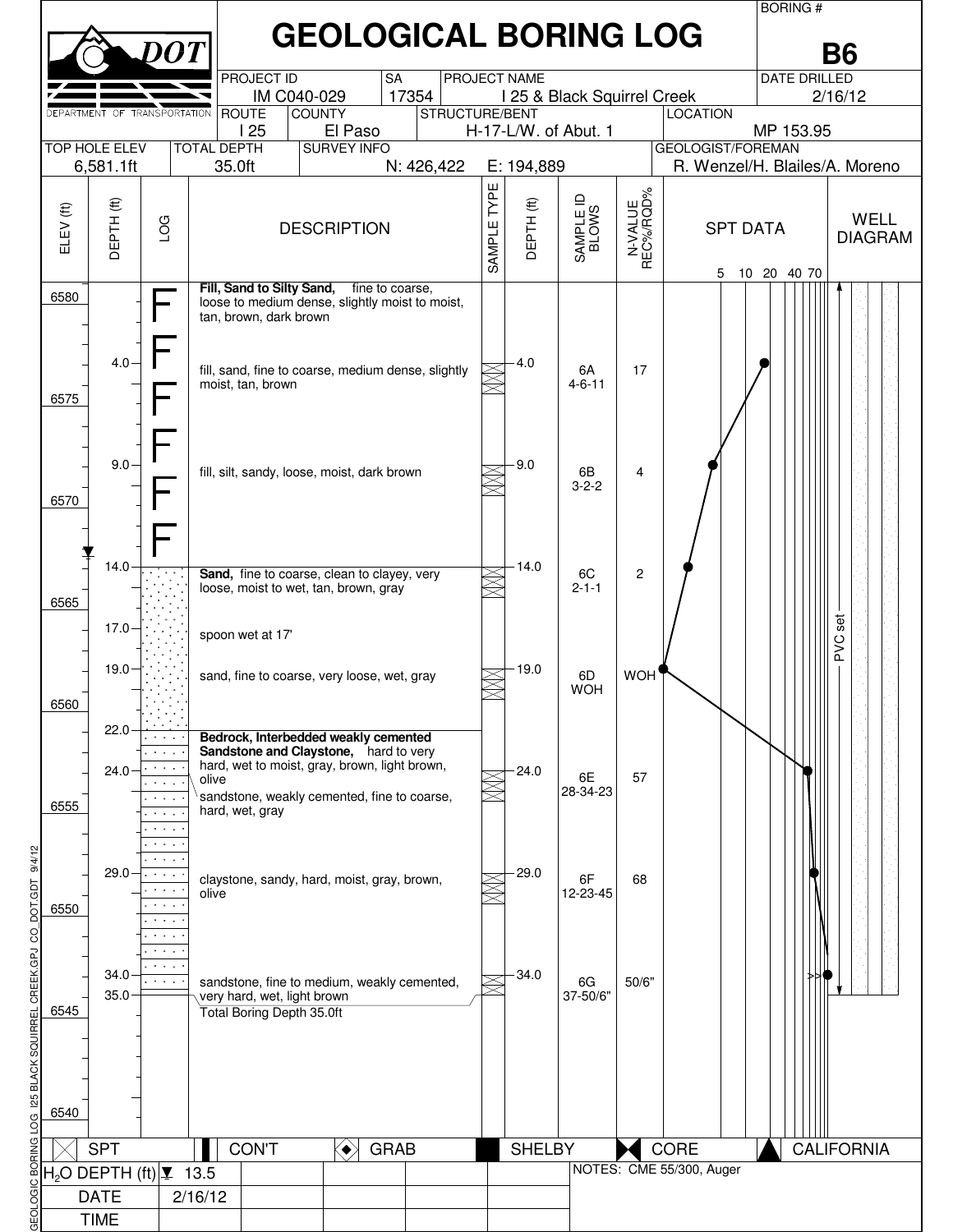## **ATTACHMENT 3**

## SEISMIC DESIGN PARAMETERS

**IM C040-029** SA 17354 **I-25 over BLACK SQUIRREL CREEK**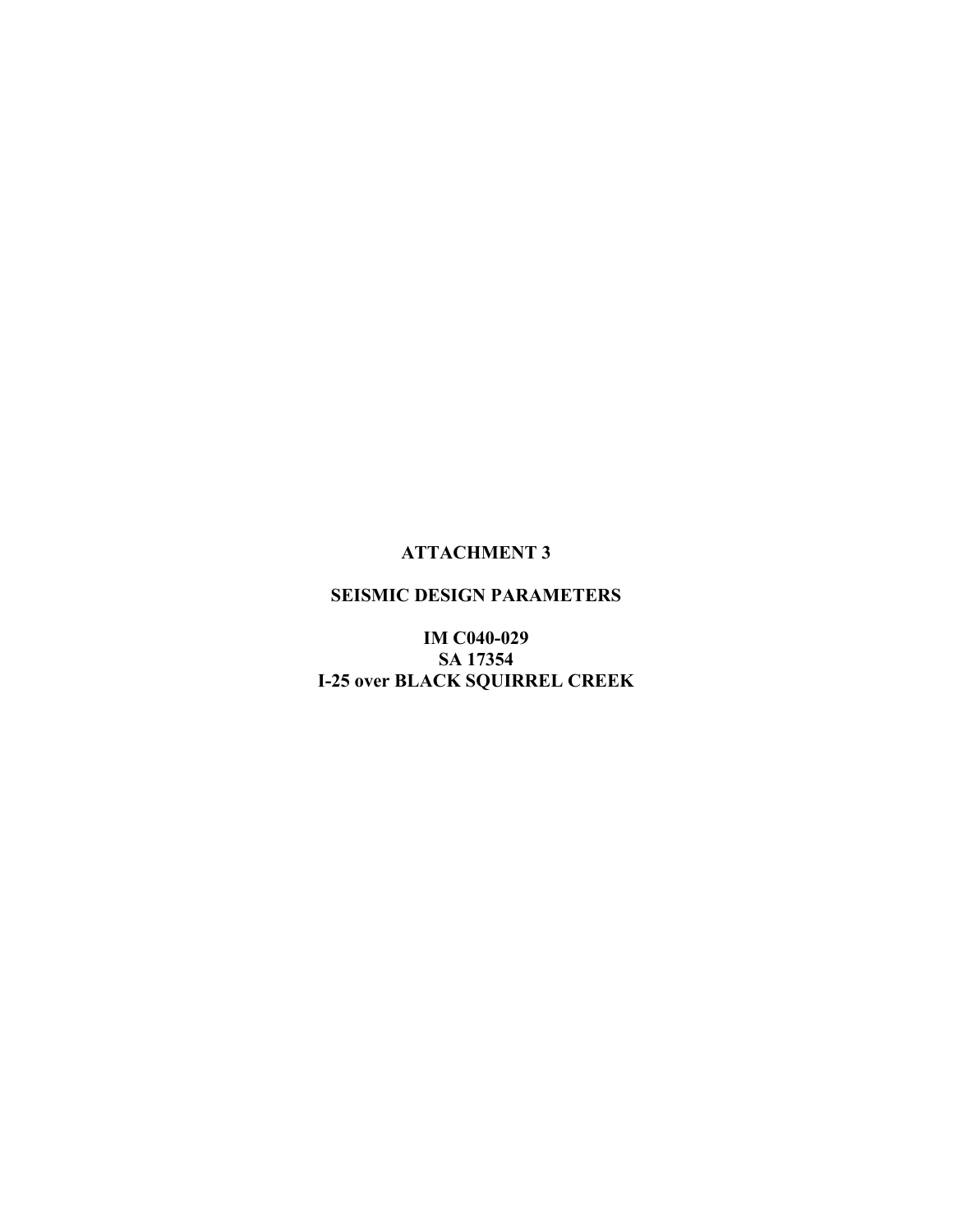S-wave velocity (ft/s)  $\circ$  $\pmb{\circ}$  $70\,$ S-wave velocity model : combined.rst

**IM C040-029 FIGURE 1 AVERAGE SHEAR WAVE VELOCITY TO 100 FEET** 

Depth<sup>(ff)</sup>

Average Vs 100ft = 1485.5 ft/sec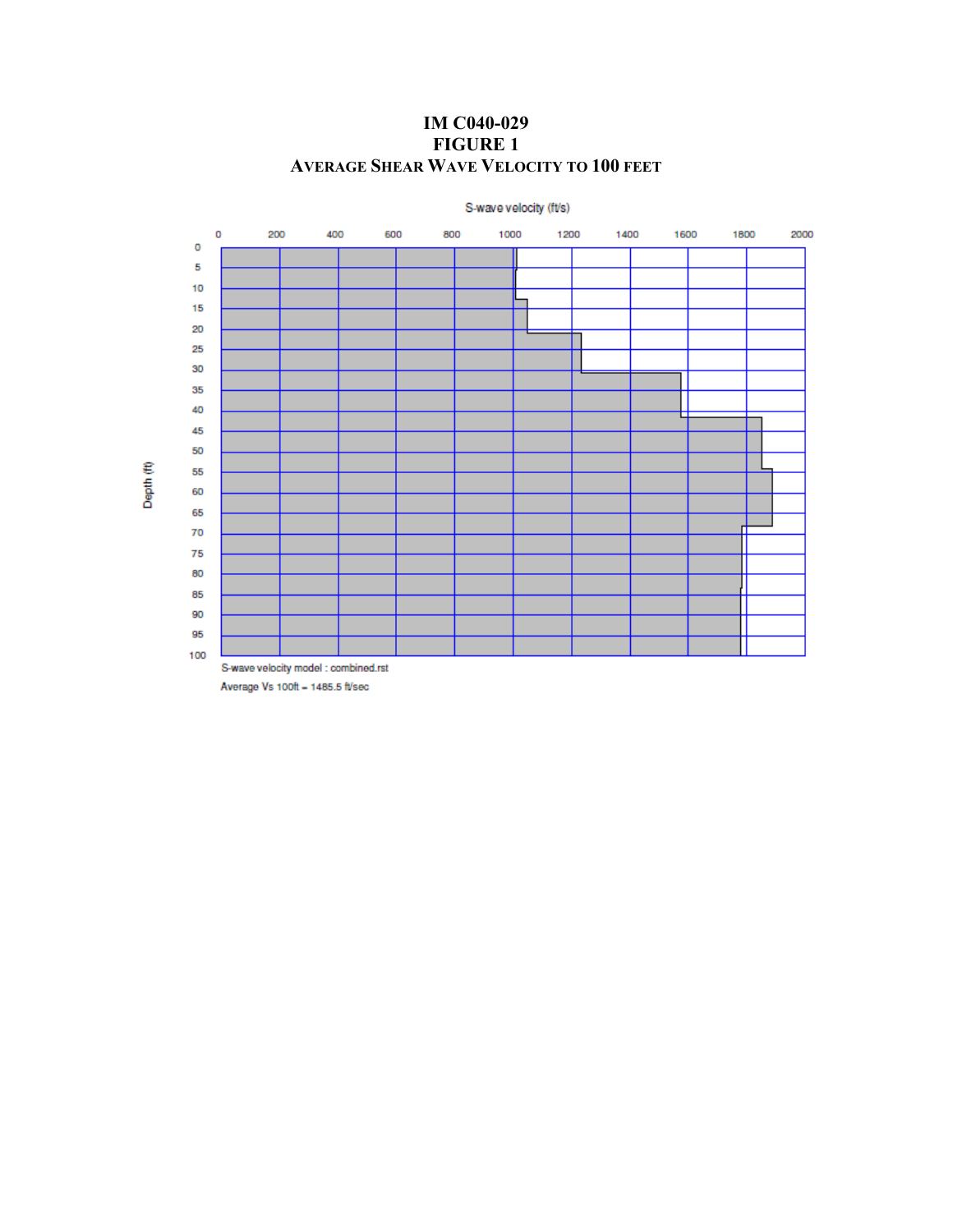#### **IM C040-029 FIGURE 2 DESIGN SPECTRAL ACCELERATION VS. TIME**